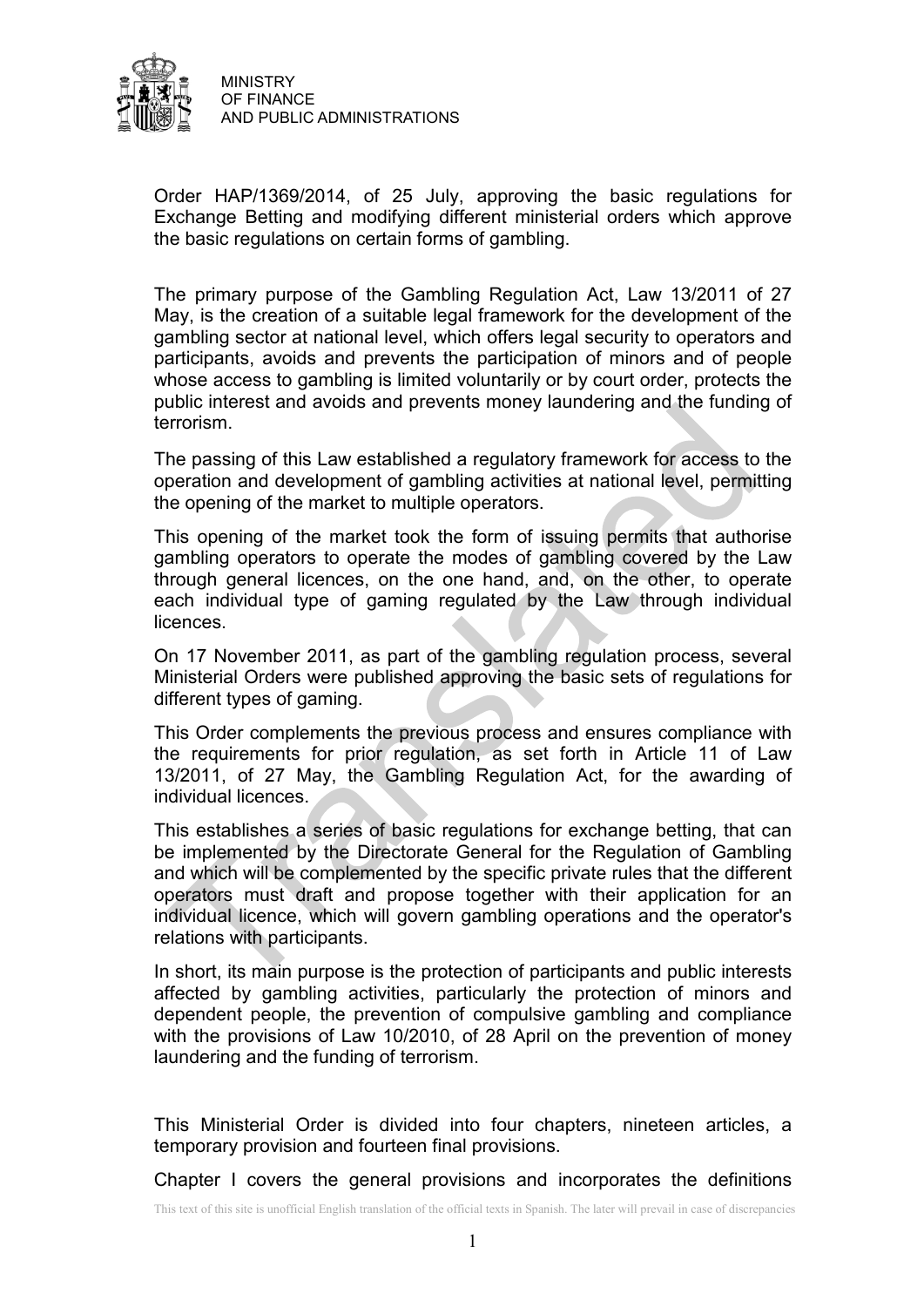

which are useful for understanding the text.

Chapter II refers to the licences which must be held by operators who wish to provide and operate exchange betting, establishing the requirement to obtain a general licence for "Betting", and the relevant individual licence for marketing each of the three types of exchange betting. This Chapter also establishes a validity period of five years for the individual licence, which can be extended for further five-year periods, and empowers the Directorate General for the Regulation of Gambling to determine by resolution the guarantees linked to this licence.

Chapter III establishes a framework for the relationship between the operator and the participants. It also refers to the procedure for customer service and the resolution of complaints and claims implemented by the operator and made available to participants. It specifies different obligations which the gambling operator has towards the participant, authorises the promotion of this gaming in the terms set forth in Article 7 of Law 13/2011, of 27 May, the Gambling Regulation Act, and governs the channels and means of participation.

Chapter IV establishes guidelines for the provision of exchange bets and sets economic limits on participation. This Chapter also covers the rules for action in relation to involvement in the game by operator and participant, particularly the formation and confirmation of the offered bet, the placing of exchange bets, the cancellation of events, the basic dynamics of this type of betting and the determination, allocation and payment of prizes.

The Appendix to the Order approves the limits to the amounts of the guarantees linked to each individual licence for the operation of each type of exchange bets, to be set at 5% to 12% of the operator's net revenue for the previous year from the activity governed by the individual licence.

This Ministerial Order contains a temporary provision on the impossibility of offering exchange bets on horse racing until the appropriate tax rate for this type of bet has been determined by law, and fourteen final provisions. The first of these refers to the empowerment of the Directorate General for the Regulation of Gambling to establish the procedure for authorising occasional gambling activities. Provisions two to thirteen modify different Ministerial Orders which approve the basic regulations for different types of gaming, in order to guarantee that the information provided to participants by the operator is free of charge, incorporate the regulations for certain types of bets, and make technical improvements to the wording of the Article on channels and means of participation in the corresponding regulations. The last final provision determines when the Order comes into force.

This Ministerial Order has been submitted to the report of the National Markets and Competition Commission and to the information procedure of the standards, technical regulations and regulations related to information society services, regulated in Royal Decree 1337/1999, of 31 July, for the purposes of compliance with European Parliament and Council Directive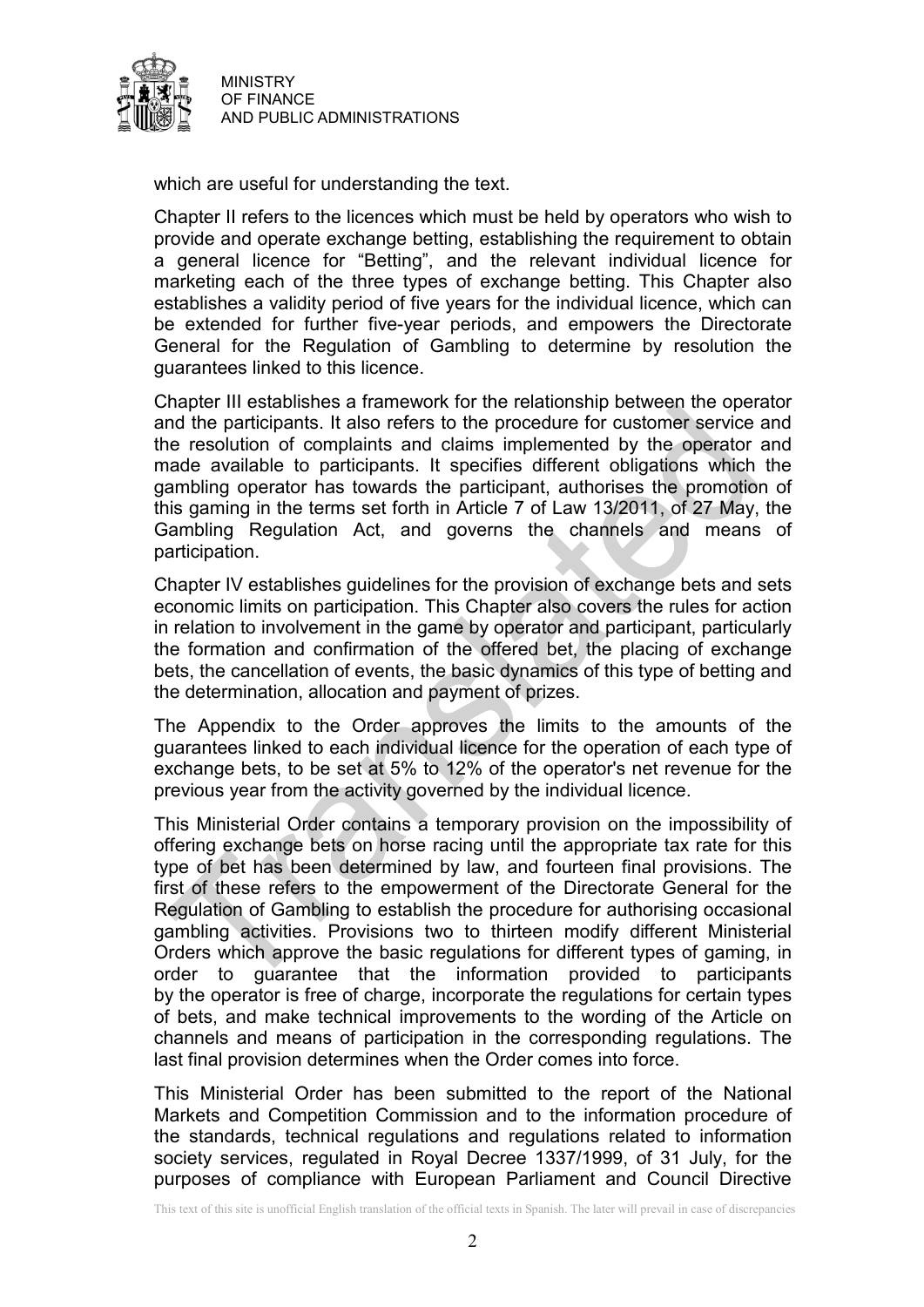

98/34/EC, of 22 June 1998, amended by the European Parliament and Council Directive 98/48/EC, of 20 July 1998.

This regulatory provision is issued by the Ministry of Finance and Public Administrations, in accordance with Articles 5 and 19 of Law 13/2011, of 27 May, the Gambling Regulation Act, and additional provision 9 of Royal Decree 1614/2011, of 14 November, implementing Law 13/2011, of 27 May, the Gambling Regulation Act, in relation to licences, authorisations and gambling registers.

By virtue of which, I hereby decree:

Chapter I.

General provisions

Article 1. Object.

These Regulations are intended to establish basic rules for national-level provision and operation of exchange betting activities, and for the drafting of particular rules for such betting, without prejudice to the competences of the Autonomous Regions.

Article 2. Definitions.

For the purposes of these basic regulations, the terms used herein will have the meaning established in this article.

- 1. Exchange bet. The bet resulting from the matching of a back bet and a lay bet, both placed by participants, on a given event and bettable outcome, in which the gambling operator acts only as a betting exchange and guarantor of the amounts wagered by the participants in these bets.
- 2. Offered bet. This is the proposed bet confirmed by the participant and submitted to the gambling operator, which defines the elements of the future bet. The offered bet must include the direction of the bet, the event, the bettable outcome, the predicted result of the event, the bet coefficient, the amount wagered, the possible winnings, and where applicable, the validity period of the offered bet.
- 3. Offered back bet. A proposed bet made via the operator's platform, betting that one or more predictions will be fulfilled, in the framework of a given type of bet for a specific market. The proposal made by the participant offering a back bet will be the opposite of that of an offered lay bet.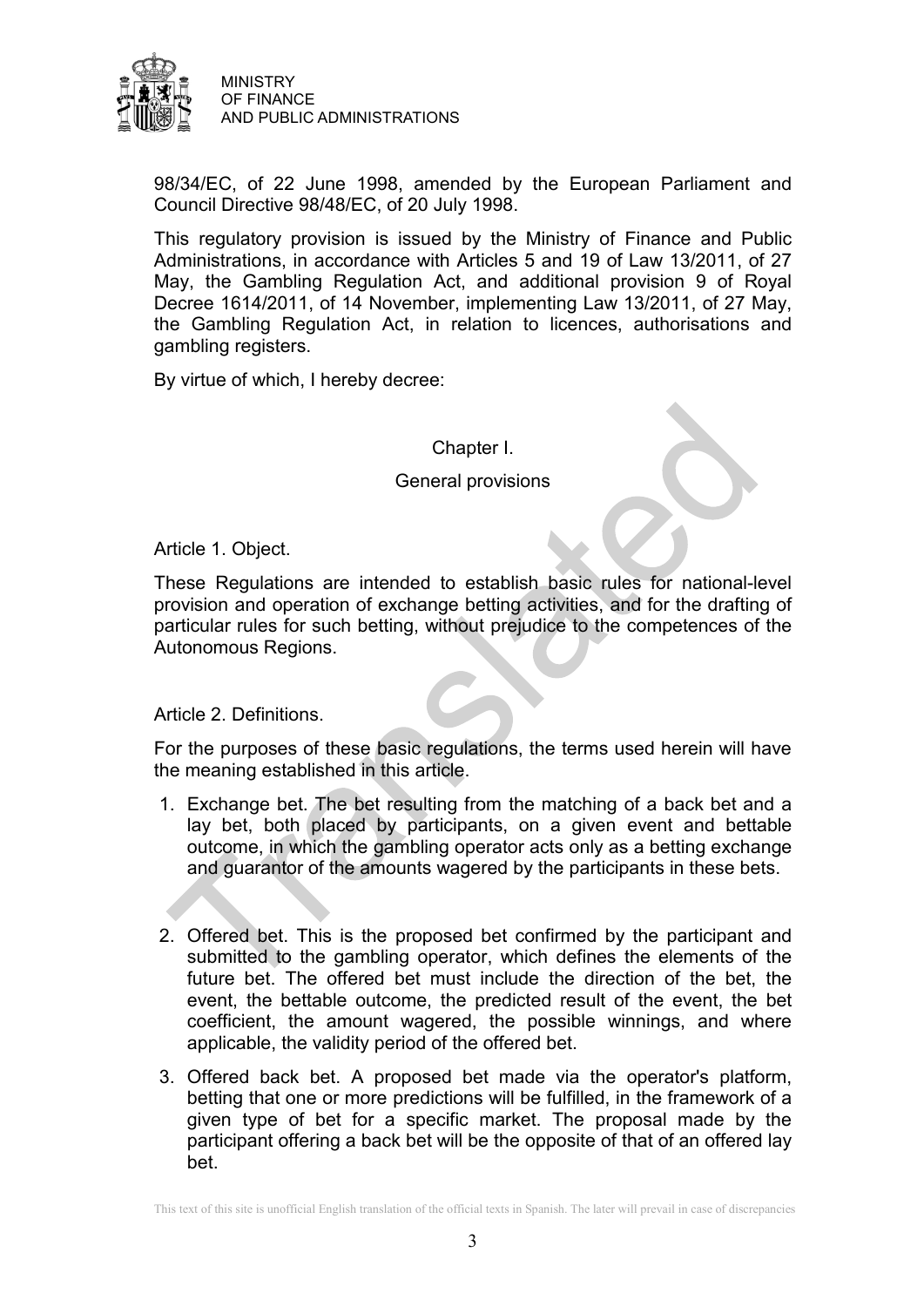

- 4. Offered lay bet. A proposed bet made via the operator's platform, betting that one or more predictions will not be fulfilled, in the framework of a given type of bet for a specific market. The proposal made by the participant offering a lay bet will be the opposite of that of an offered back bet.
- 5. Matching. The identification and linking by the gambling operator of the total or partial match of an offered back bet and an offered lay bet.
- 6. Betting coefficient. This is the multiplier included in each offered bet and which determines the amount a participant can win in exchange back bets, or the amount the participant must wager in exchange lay bets.
- 7. Exchange bet on sports. Type of bet in which the element bet on is the result of one or more sport events included in the schedules previously established by the operator.
- 8. Exchange bet on horse racing. Type of bet in which the element bet on is the result of one or more horse races included in the schedules previously established by the operator.
- 9. Other exchange bet. Type of bet in which the element bet on is the result of one or more bettable events which are not related to sport or horse races, and which are included in the schedules previously established by the operator.
- 10. Single exchange bet. This is a bet on one result for a single bettable outcome.
- 11. Multiple exchange bet. This is where bets are placed simultaneously on two or more results in an event.
- 12. Combined exchange bet. This is where bets are placed simultaneously on the results of two or more events.
- 13. Live offered bet. A bet which is offered while the event being bet on is taking place. This offer may or may not lead to a live exchange bet.
- 14. Live exchange bet. This is an exchange bet placed while the event being bet on is taking place.
- 15. Event. An event relating to sport, horse racing, society, the media, the economy, shows, culture or other similar events previously determined by the operator in the corresponding schedule, which takes place within the framework of a competition or alongside it, which is organised by people, associations or entities that are independent of the operator, which has an uncertain outcome not connected with the betting operator or the participants, for which betting offers can be proposed.
- 16.Bettable outcome. Any aspect or circumstance of the event previously determined by the operator in its betting schedule, for which betting offers can be made.

This text of this site is unofficial English translation of the official texts in Spanish. The later will prevail in case of discrepancies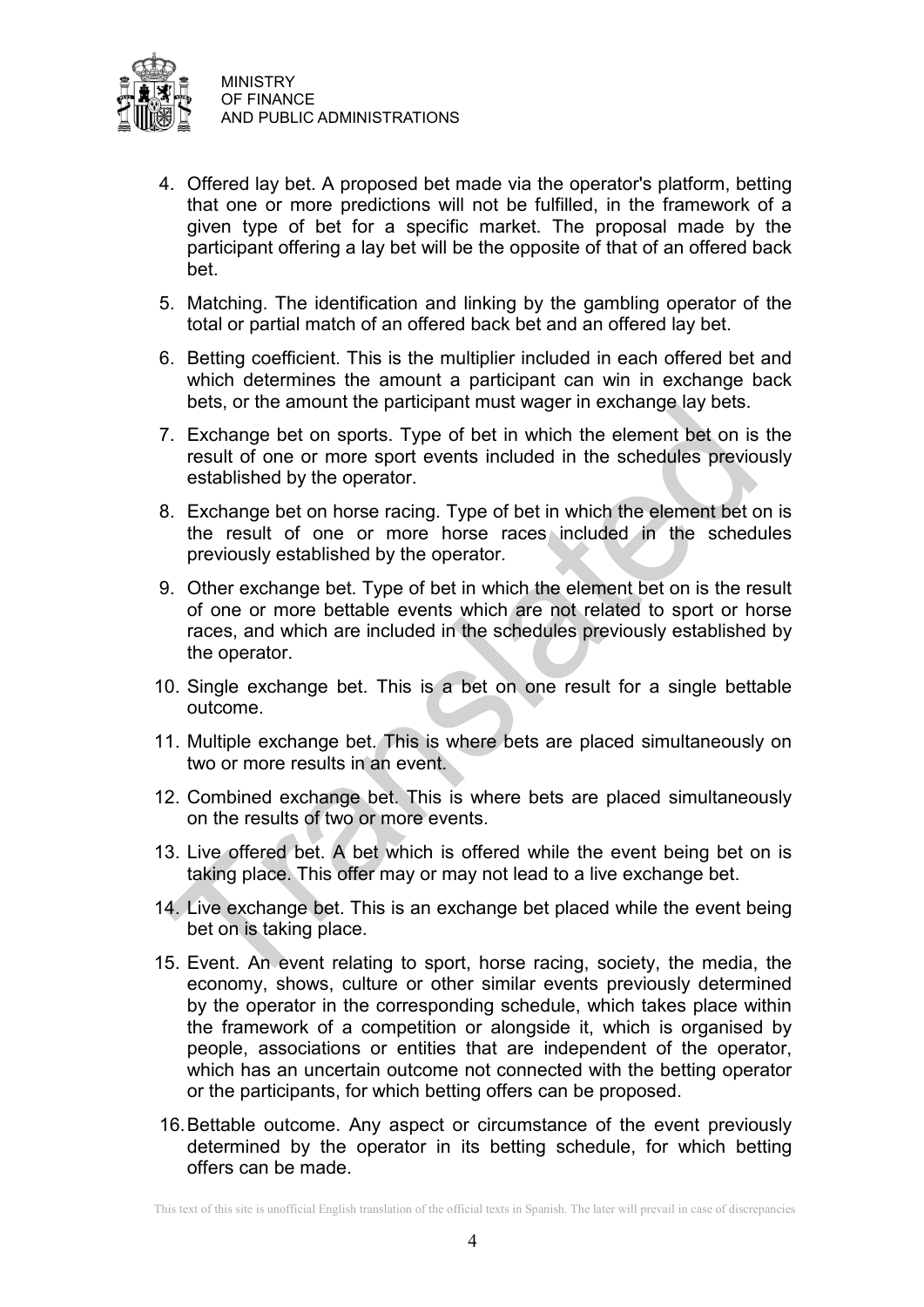

- 17.Schedule of events and bettable outcomes. Set of events and bettable outcomes, determined by the gambling operator, which participants can offer bets on.
- 18.Suspended event. This is an event that, once started, has been interrupted before reaching its scheduled conclusion.
- 19.Cancelled event. This is an event which, for reasons beyond the control of the gambling operator or participants, does not take place, or if held, its results are not considered in the bets.
- 20.Postponed event. This is an event which, for reasons beyond the control of the gambling operator or participants, does not take place at the time it is scheduled to do so.
- 21.Operator's commission. The amount the operator will charge the participant when settling the payment of the bet, as established in the particular rules.
- 22.Amount wagered. The maximum amount of money the participant can lose if he loses his bet, whether backing or laying.
- 23.Possible winnings. The amount the participant wins if his predictions are correct.

Chapter II.

Authorising permits

Article 3. Licences required.

Operators interested in providing and operating betting exchanges must have a general licence for "Betting", as defined in Article 3.e of Law 13/2011, of 27 May, the Gambling Regulation Act, awarded by the Directorate General for the Regulation of Gambling, and must request and obtain the corresponding individual licence for each type of bet they wish to operate: Sports exchange bets, horse-racing exchange bets, or other exchange bets.

Article 4. Validity period and extension of individual licences.

1. Individual licences for providing and operating the different types of exchange bets will be valid for five years, and the interested party may apply to extend the licence for successive periods of the same duration until the general licence by which it is covered expires.

2. Applications to extend individual licences should be sent to the Directorate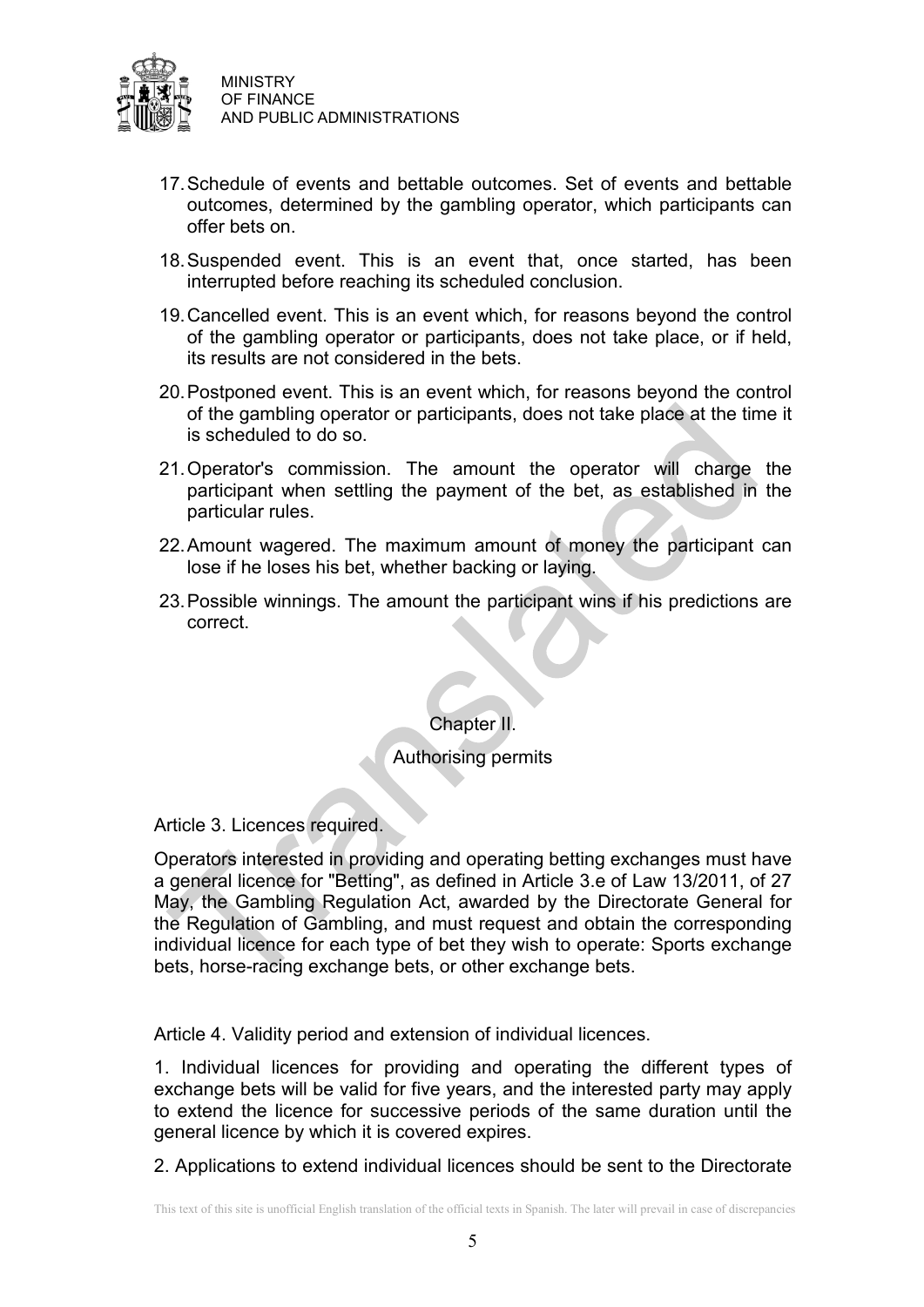

General for the Regulation of Gambling in the year before its expiry date and at least four months before it expires, accrediting:

a) Compliance with the requirements and conditions for obtaining the individual licence.

b) The uninterrupted use of the licence for at least three fifths of the validity period of the individual licence.

c) Payment of the tax on gambling activities and the fees for the administrative management of the game.

For the purpose of paying and settling the fee for the administrative management of the game, established in Article 49.5.d) of Law 13/2011, of 27 May, the Gambling Regulation Act, the extension of an individual licence shall be equivalent to awarding new licences.

3. If the above conditions are met, the Directorate General for the Regulation of Gambling will award the requested extension and will agree to its entry in the General Register of Gambling licences unless it believes there are reasons relating to safeguarding public interests, protecting minors or preventing cases of compulsive gambling, that justify its refusal to award the requested extension.

Article 5. Guarantee linked to each individual licence.

1. The Directorate General for the Regulation of Gambling may establish the general obligation to provide an additional guarantee linked to the award of each individual licence for the provision and operation of the different types of exchange bets.

Where applicable, the Directorate General for the Regulation of Gambling will determine by resolution the amount of the guarantee linked to each individual licence for the provision and operation of the different types of exchange bets, which all operators must meet, in the framework established in the Appendix to this Order.

2. Each guarantee linked to an individual licence for the provision and operation of the different types of exchange bets is subject to compliance with the general obligations of the operator and, in particular, the specific obligations relating to the payment of gambling prizes for the exchange bets operated by the operator, and to compliance with any other obligation relating to the individual licence in question imposed by the Directorate General for the Regulation of Gambling, respecting where applicable Article 77 of Law 58/2003, of 17 December, the General Law on Taxation, within the framework of article 14 of Law 13/2011, of 27 May, the Gambling Regulation Act, and its implementing regulations.

3. Each additional guarantee referred to in this article will be constituted in the form and under the conditions set forth in the implementing regulations of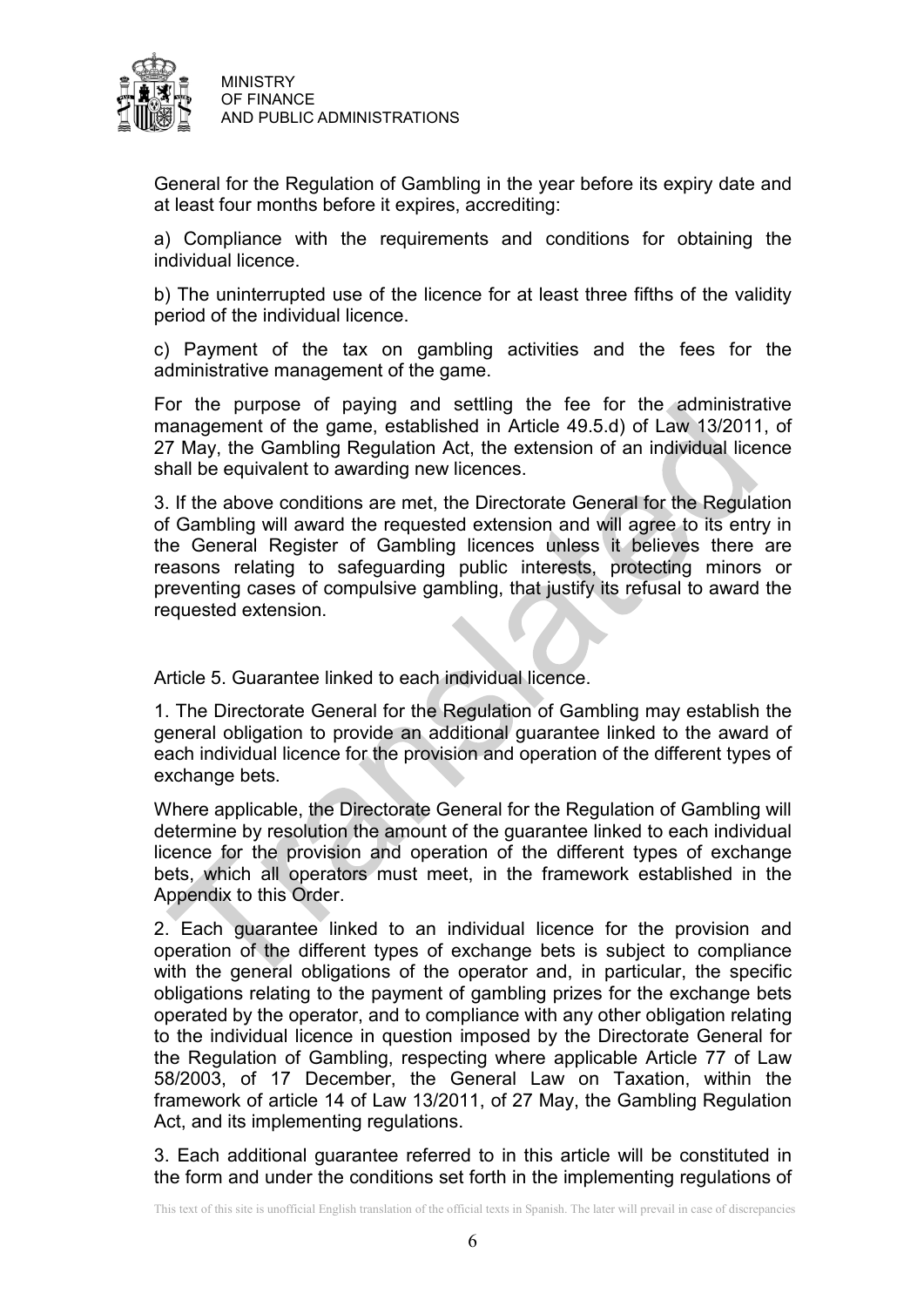

Law 13/2011, of 27 May, the Gambling Regulation Act.

Chapter III.

Relations between the operator and the participants.

Article 6. Particular rules on exchange betting.

1. The provision and operation of exchange bets requires the previous publication of particular rules, which are private and drafted by the gambling operator, without prejudice to the supervisory powers of the Directorate General for the Regulation of Gambling.

The particular rules will establish rules for the exchange bets provided by the operator and the rules governing the relationship between operator and participants.

2. The specific rules for exchange bets must be published by the operator on its website and must be easily accessible to participants permanently and free of charge, using techniques appropriate to the medium.

3. The operator will notify the Directorate General for the Regulation of Gambling of the date of publication of the particular rules, and of any changes made to them.

Article 7. Participant claims.

1. The operator must offer a customer assistance service and must have a system for dealing with and resolving any possible complaints or claims made by participants or any other person who may be affected by the actions of the operator, and within the particular rules of the game, should establish the procedures and means to enable participants to present claims and, in particular, the address or addresses to which said claims should be sent, the time period for presenting claims and the time period in which the operator must respond.

The customer assistance, complaints and claim system should be easily accessible to anyone who may need to use it and should, as a minimum, offer electronic access via the operator's website, which will record the date and time of receipt of any claims presented via this channel.

Assistance for participants must be provided free of charge and at least in Castilian Spanish.

2. The time limit for presenting claims will be established in the particular rules of the game, and should be no less than three months from the date of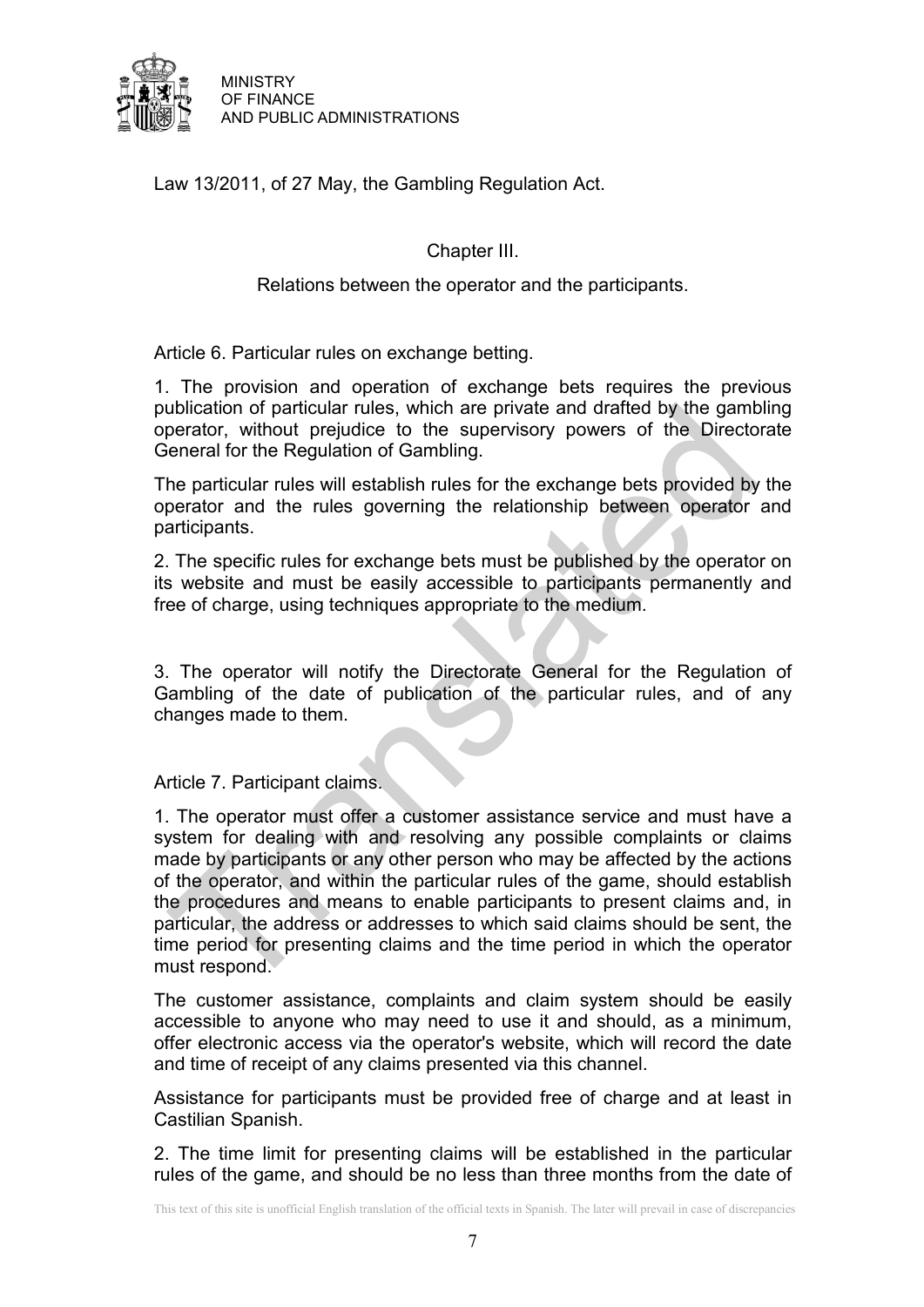

the last event on which the bet was placed or of the event which caused the claim.

The operator shall issue a communication to the claimant, in which it acknowledges receipt of the claim, and which shall state the identity of the operator and the time period in which the claimant will be informed of the decision reached in respect of their claim.

The operator will reach a decision on the participant's claim within a period of one month from the date the claim is received at the address or addresses established for this purpose, and this will be communicated to the claimant.

3. If the claim has been resolved by the operator and the claimant has not been informed of the decision one month from receiving the claim, the participant can send a claim to the Directorate General for the Regulation of Gambling, which will resolve the situation within two months from the date the claim is entered on their register, without prejudice to the opening of the corresponding sanction procedure if the operator should have committed any of the infringements listed in Title VI of Law 13/2011, of 27 May, the Gambling Regulation Act.

4. The expiry date of the prizes will be put on hold from the date the claim is received by the operator until the date on which the operator communicates its decision to the claimant, or until notification is given of the decision reached by the Directorate General for the Regulation of Gambling, where applicable.

Article 8. Obligations of gambling operators.

Gambling operators must:

- 1. Provide users with a tutorial explaining exchange betting before the first bet is offered. This tutorial must be available to users at all times.
- 2. Publish the particular rules.
- 3. Conserve the schedules of games and events for at least six years. The Directorate General for the Regulation of Gambling may at any time require the operator to provide a copy of a given schedule, which must be provided within fifteen days.
- 4. Notify participants of the results of their bets, and when and how to present any claims.
- 5. Comply with the obligations and limitations established in the implementation of Article 16 of these basic regulations.
- 6. Provide participants with clear, complete, true and up-to-date information, in at least the Spanish language, on at least the following items: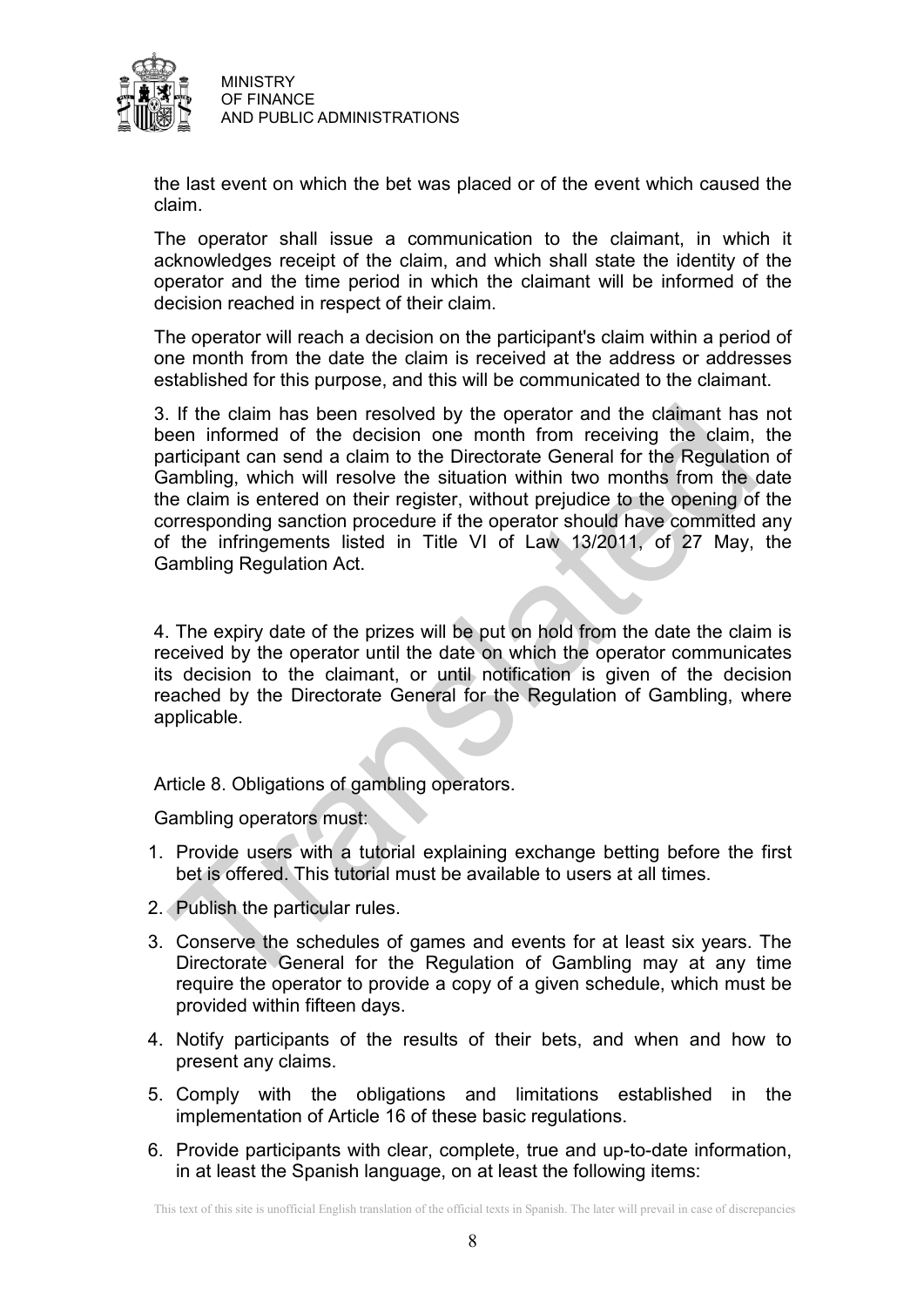

a) The identity of the gambling operator and, in particular, information on its licences awarded by the Directorate General for the Regulation of Gambling and their periods of validity, trade name, business name, registered address and, where applicable, the address of its representative in Spain.

b) The claims assistance system implemented by the operator as referred to in the previous article. The information must contain at least: postal and email address to which the claims can be sent, deadlines for presenting claims and, where applicable, standard forms and time period for communicating the decision. They must also provide information on the operator's duty to issue a reply for each claim received. The operator is obliged to inform claimants of the identity of the staff they will communicate with.

c) The particular rules for exchange bets and the ways of taking part in them. This information must be truthful and easily available before participation begins and at any time during participation.

d) The competitions and events and bettable outcomes on which bets can be made.

e) The period in which bets can be offered.

f) The validity period of the offered bets.

g) The possible winnings and amount wagered by the participant, according to the offered bet.

h) The operator's commissions.

i) The prize which the participant might have won, the amount wagered and the balance of their gambling account when the bet has been decided, if they win.

j) The records of the participant's pending and matched bets, showing the amount bet and the amount of any prizes won.

k) The existence of automated mechanisms for changing and cancelling offered bets.

l) The final results of the events and bettable outcomes included in the betting schedules.

m) The operator's Responsible Gambling Policies.

Article 9. Promoting exchange bets.

1. Under the terms established in Article 7 of Law 13/2011, the Gambling Regulation Act, a gambling operator may publicise, sponsor or promote gambling activities, and publicise or promote itself, in accordance with the following criteria: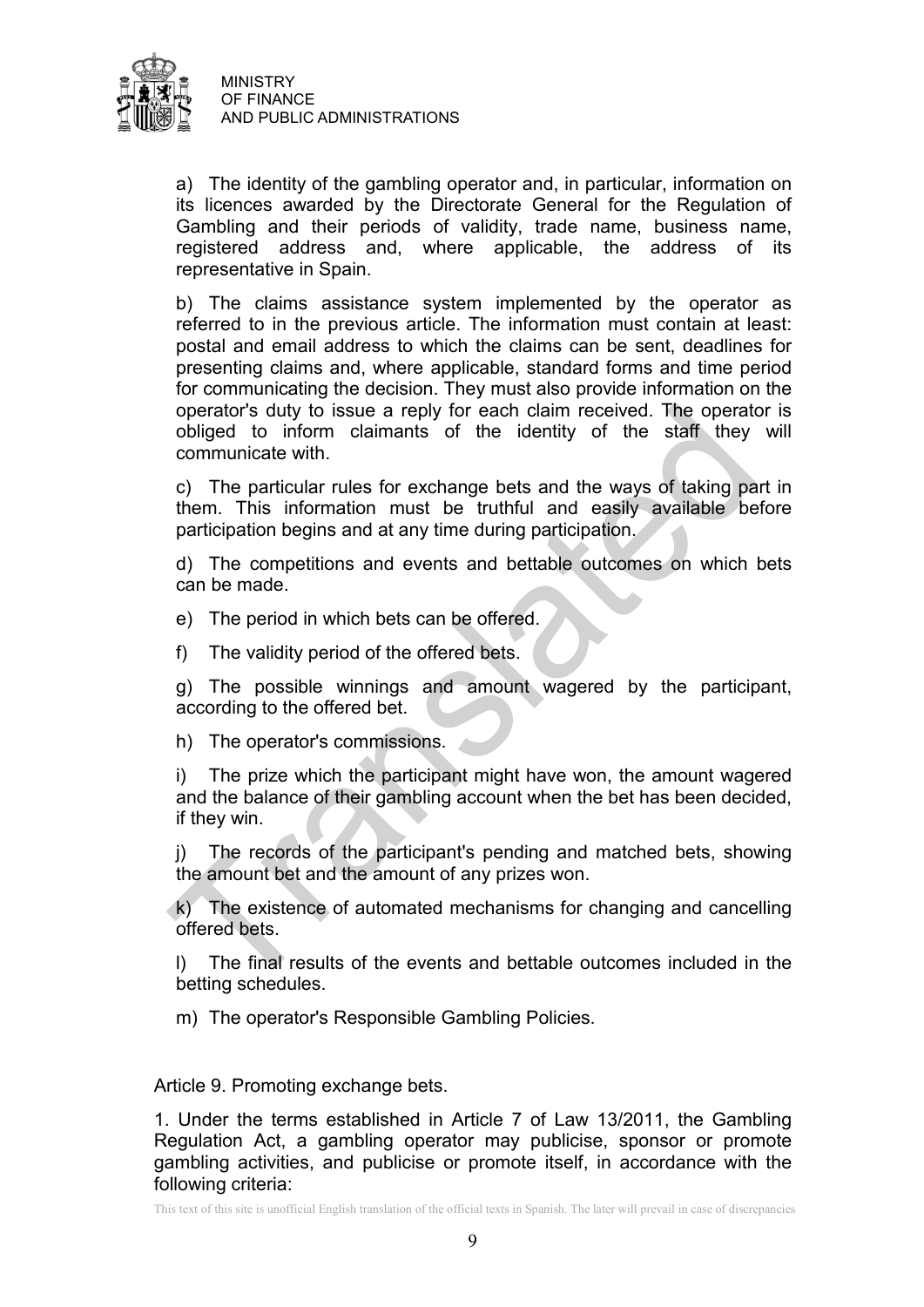

a) Advertising should be easily identifiable by the target audience.

b) Advertising should be socially responsible, paying due attention to the protection of minors and other particularly vulnerable groups. Also, in the case of minors, they must avoid directing advertising at them or creating advertising which is particularly appealing to children and young people under the age of 18, or involving minors to a significant extent in a promotional activity.

c) If the advertising is broadcast via audiovisual media, it must also respect the provisions that apply to commercial and self-promotional communications contained in Law 7/2010, of 31 March, the General Law on Audiovisual Communication, and in particular the provisions of Article 7 on the rights of minors. Likewise, they must pay special attention to the times that the gambling advertising is broadcast and must take into account the age ratings of the programmes the advertisements are broadcast alongside or are inserted into.

2. Furthermore, the operator may undertake promotional activities to promote the range of games it markets and offer bonuses for participants to sign up or participate, provided said practices:

a) Are not contrary to the provisions of these basic regulations or the regulations governing the game.

b) Do not contravene the terms established in Law 34/2002, of 11 July, on Information Society Services and eCommerce and Law 7/2010, of 31 March, the General Law on Audiovisual Communication.

c) Do not alter the course of the game.

d) Do not lead to confusion among participants regarding the nature of the game.

3. The operator is responsible for publishing on their platform the conditions of application and validity periods of all promotional initiatives they offer and the terms and conditions of said initiatives.

4. The Directorate General for the Regulation of Gambling can set a maximum limit on the amount an operator may spend on promotional initiatives and bonuses for participants under the terms established in Article 7 of Law 13/2011, of 27 May, the Gambling Regulation Act, and in the regulations implementing it.

5. Operators of live exchange bets may carry out advertising campaigns relating to the bets they market via the media broadcasting the event that the bets are based on, at the same time as the broadcast, without having to interrupt it.

6. Gambling operators may offer free gambling applications on their platforms, under the terms of the regulations implementing Law 13/2011, of 27 May, the Gambling Regulation Act.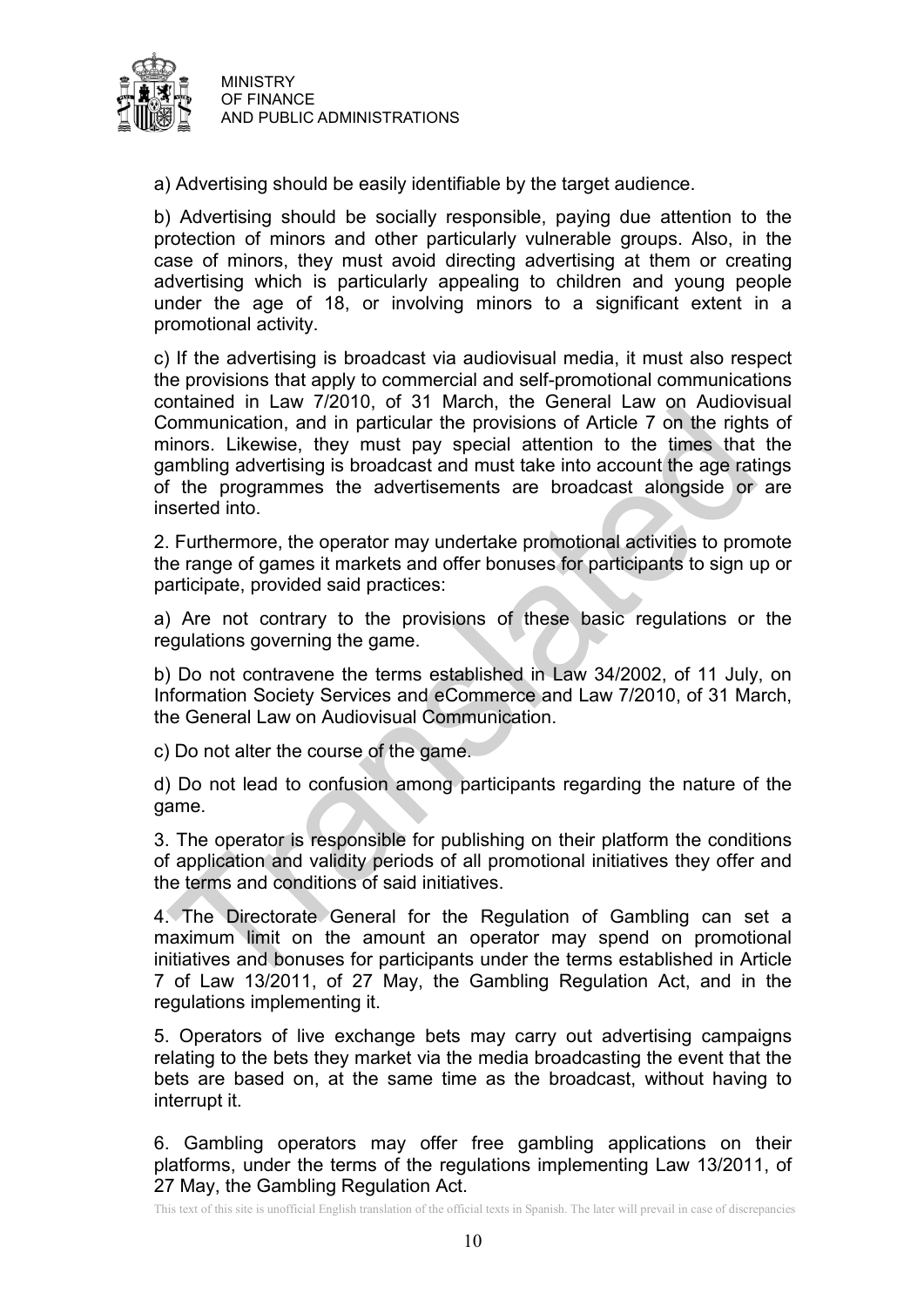

Article 10. Participation channels and methods.

1. Participation in the gambling governed by these basic regulations, in accordance with Article 1 of Law 13/2011, of 27 May, the Gambling Regulation Act, may be carried out via electronic, online and interactive channels, wherein any potential in-person methods are incidental in nature.

Participation may also take place via additional physical terminals, which require authorisation by the competent Autonomous Region of the territory prior to installation, according to the applicable regulations of that region. These physical terminals must first be endorsed by the Directorate General for the Regulation of Gambling.

2. Individuals may participate in these bets using any mechanism, installation, equipment or system that can produce, store or transmit documents, data and information, including any open or restricted communication networks such as television, internet, landlines and mobile telephony or any others, or interactive communication, either in real time or store and forward.

## Chapter IV.

## Providing exchange bets.

Article 11. Providing exchange bets.

1. Exchange betting will take place in accordance with these basic regulations, the provisions issued to implement them, in the terms of the corresponding individual licence, the particular rules of the type of bet, and the corresponding schedule set by the operator.

2. Participants may only offer bets on the events and bettable outcomes specified in the operator's schedule.

3. Within the framework established by the operator in its schedule of events and bettable outcomes, participation in exchange bets will involve presenting the offered exchange bet to the operator and waiting for it to be accepted by one or more other participants, or accepting an offered bet presented by another participant and published by the gambling operator on its platform. This acceptance implies an offered bet in the opposite direction to the initial offered bet.

4. In application of the particular rules for the type of bet and the schedule established by the operator, the exchange bet may be a back or lay bet (in favour of or against an outcome). In turn, each bet may be single, multiple or combined.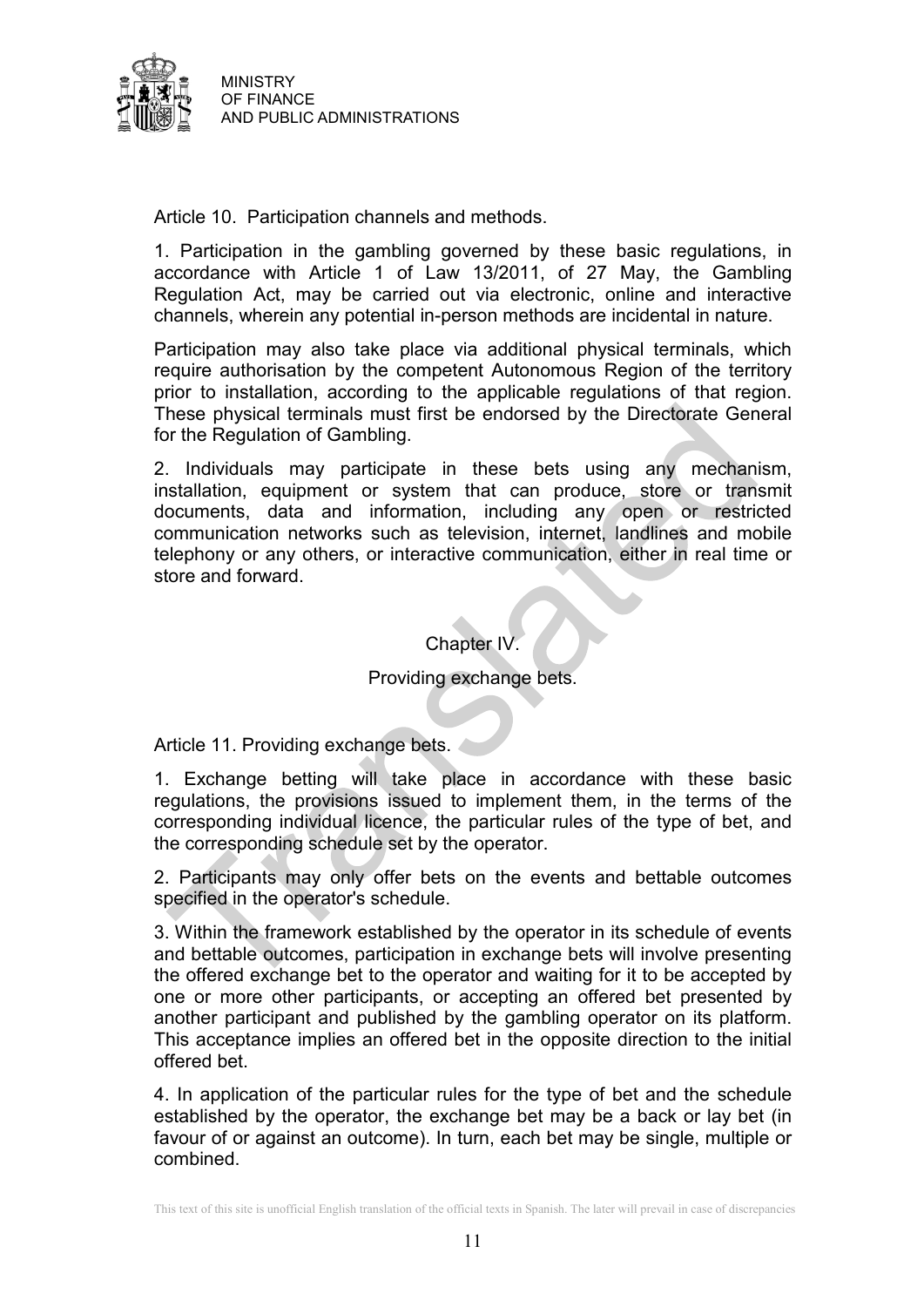

5. When the Directorate General for the Regulation of Gambling has proof, through direct knowledge or through a notification or report by a third party, that a bet included in the programme does not comply with the regulations, the Directorate General may demand it be suspended and withdrawn, without prejudice to it exercising its sanctioning power.

Article 12. Amount of the exchange bets.

1. The maximum and minimum amount wagered in exchange bets will be established by the operators in their particular rules, and expressed in euros.

2. After the start of the event on which exchange bets are offered, offered bets cannot be presented to the operator for that event for an amount higher than the account balance available to the user at the time the event starts.

In cases where, after the start of the event to be bet on, the participant registers as a user with an operator, for the purposes of the previous paragraph, the available balance of the user's account will be understood to be zero.

If during the course of the event on which bets have been offered, the participant deposits additional funds in his gambling account exclusively drawn from prizes won as a result of bets on this event, this sum may also be used to offer new live bets on the same event.

Article 13. Structure of the offered bet.

1. The offered bets presented to the operator must determine the direction of the exchange bet, the event, the bettable outcome and the prediction on which the offered bet is based, and the coefficient of the bet, the amount wagered, the amount to be received if the bet is won, and if applicable, the validity period of the offered bet.

2. Once the offered bet, whether backing or laying, has been configured, to enable the participant to confirm or cancel the offer, the gambling operator must inform the participant at least of the elements making up the offered bet cited in Point 1 of this Article, the fees which will be charged by the operator, the net winnings for a winning bet, and the period during which this offer can be married.

3. Similarly, at this time the gambling operator must check the available balance of the user's gambling account. If he does not have enough balance the offered bet must be rejected.

Article 14. Confirmation and documentary accreditation of offers.

1. After checking the available balance as noted in the previous Article,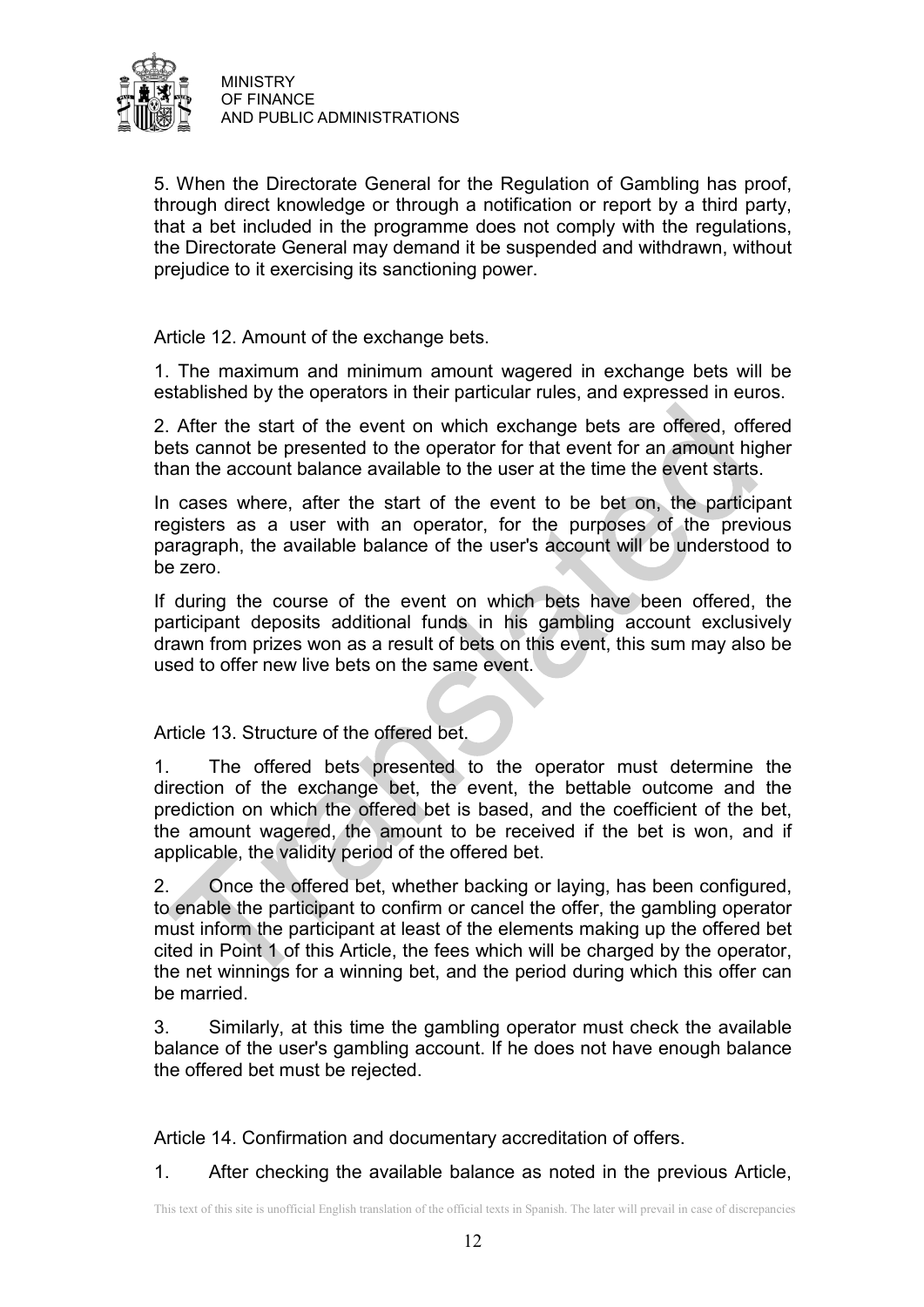

and informing the participant of all the elements of the offered bet, the participant will confirm the offer if in agreement with the terms. If not, he may cancel the offer.

2. After confirming the offered bet, the operator will issue the corresponding document to accredit it and will publish it on its platform. The document accrediting the offered bet must contain, at least, the direction of the exchange bet, the event, the bettable outcome and the prediction of its result, the coefficient of the bet, the amount bet, the possible winnings, the date and time the offered bet was confirmed, and the unique security number or alphanumerical combination which identifies the accrediting document.

3. The participant will not be able to access the balance corresponding to the amount wagered in the confirmed offered bet unless the bet is changed or cancelled.

4. The offered bet is considered binding on the participant offering it from the time of its inclusion or publication on the operator's platform, unless the participant changes or cancels his offered bet before it is accepted by another participant.

5. If the offered bet is married with another offer, the operator will withdraw the amounts corresponding to the amount wagered from both participants' accounts, issue the accrediting document for the exchange bet, and stop advertising the married offers.

6. The gambling operator may offer mechanisms for changing or automatically cancelling offered bets, which users can include in their offers, as established in the particular rules.

Article 15. Formalisation of the exchange bet.

1. The gambling operator will match the offered bets in the order in which they were received on its platform, and they will be linked to the best odds available at that time. Bets will not be affected by later changes to the odds, without prejudice to what the operator may establish in its particular rules if the participants should withdraw from the different bettable outcomes.

2. The formalisation and validation of exchange bets must be concluded within the time limit set by the operator in the particular rules of the type of bet. These rules may allow participants to determine the validity period of their offered bet and to set a time limit.

3. Offered bets which have not been married within the time limit set by the participant, if the particular rules permit him to do so, will be cancelled automatically, leading to the immediate unlocking of the amounts corresponding to the amount wagered in the cancelled offered bet.

4. The exchange bet takes its definitive form when the operator makes a total or partial match between an exchange back bet and an exchange lay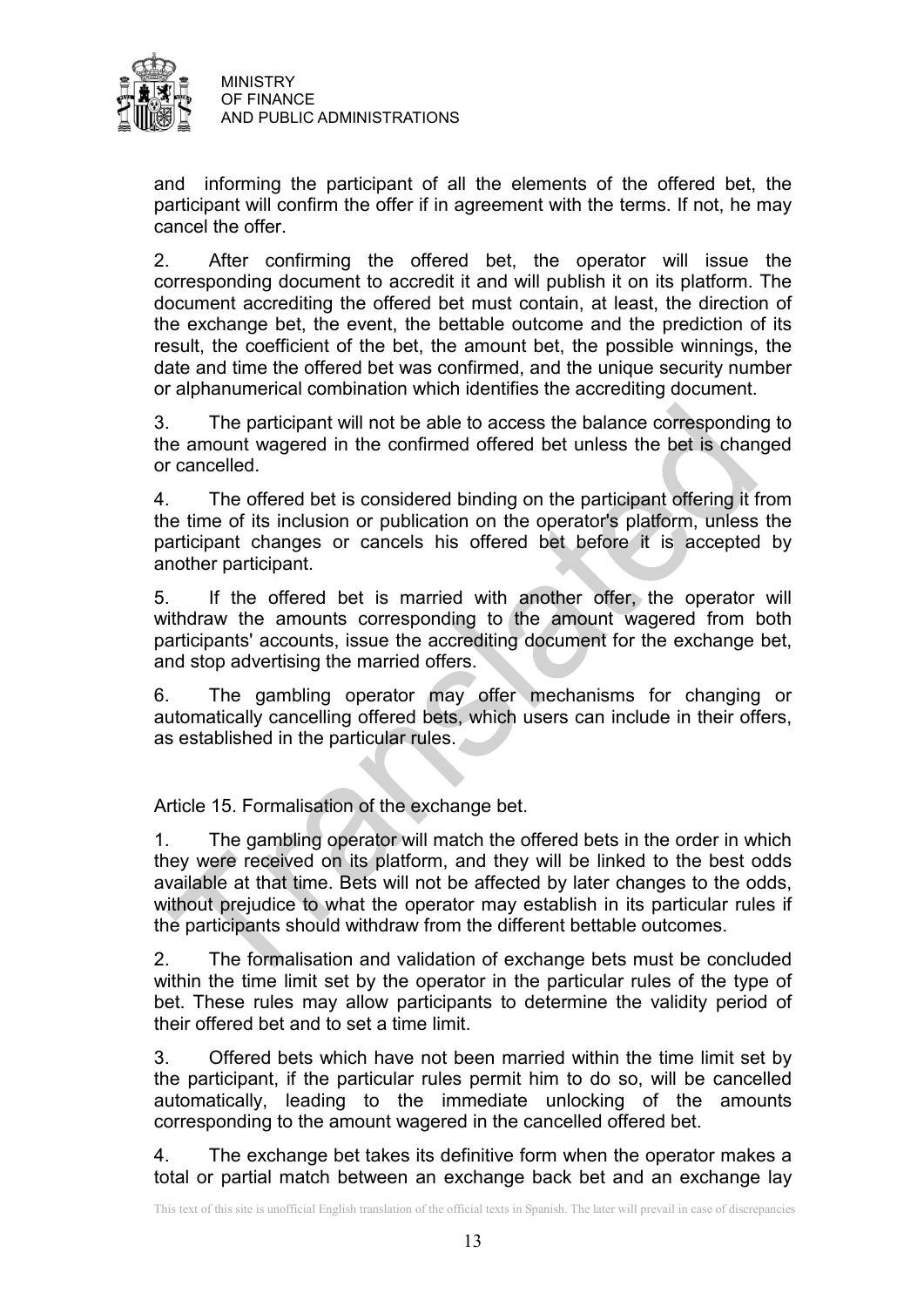

bet on a given event and bettable outcome, with a given coefficient of the bet. Exchange bets will be formalised and validated via the means established by the operator's particular rules for the game, from among those listed in Article 10.2 of these Basic Regulations.

5. Once the offered bets have been matched and the amounts wagered have been frozen, the operator will issue an accrediting document for each bet placed, delivering it to each participant by the same means used to place the bet. The accrediting document must contain at least the direction of the bet, the event and bettable outcome on which it is based, the prediction of its result, the amount wagered, the coefficient of the bet, the possible winnings, the date and time the bet was matched, and the unique security number or code identifying it. In cases of partial matching, an accrediting document will be issued for each match until the total offer is completed.

6. This matching will not constitute any type of agreement or contract between the participants who have offered bets, whose only contractual obligation is to the operator. The matching of offered bets will be limited to the wagered amount set by the offerer, and will always be limited to the amount deposited by the offerer in his gambling account at the time of offering the bet.

7. Participants will not know the identity of the other participants offering bets or accepting those already published by the operator.

Article 16. Bets with interaction between participants.

1. A reasoned request can be made for exemption from the obligation to match the offered bets with the best available odds, to maintain anonymity between the participants, and to publish the offers on the operator's platform, in order to allow participants to interact directly, as long as it is in the framework of the operator's platform.

2. The request for exemption can be submitted with the application for the individual exchange betting licence, or at any time after the licence is awarded. The operator must specify in the request the conditions and economic limits of the gaming mode it intends to market. These limits may include those relating to the maximum amount which can be wagered in an individual bet and/or a given period. The operator must also provide a detailed list of the additional measures designed to detect fraud patterns and establish the responsibility for compliance with it in the operator's technical project and operating plan.

3. The exemption must be authorised by a Resolution by the Directorate General for the Regulation of Gambling. In order to assess the sufficiency of the elements described above, this body may request any reports it deems advisable.

4. The Resolution granting this exemption may include additional obligations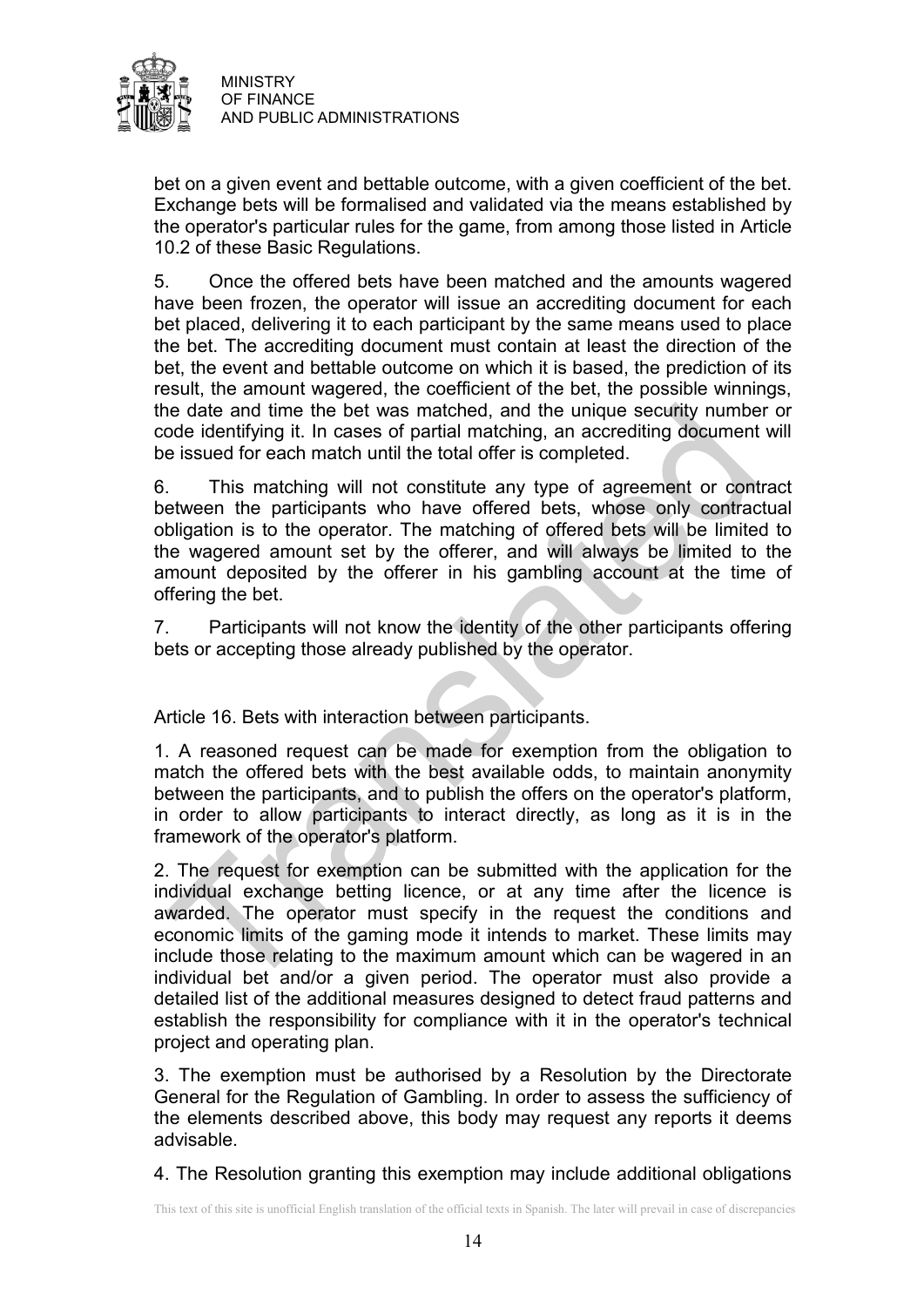

which complement those referred to in the above sections, and if necessary will be subject to approval of the change management in the operator's technical betting system.

Article 17. Determining and awarding prizes.

1. The prizes for exchange bets shall be determined by the results of the bettable outcomes listed in the betting schedule.

A bet will be understood to have won a prize when the predictions made in the bet are the same as the valid result, in accordance with the particular rules of the game.

2. After the bettable outcome on which the bet was wagered has ended, the operator will use the means established in the particular rules of the game to notify participants of the valid results. Wherever possible, and where the channel enables suitable communication with the participant, the operator will communicate the results using the same means used by the participant to place their bet.

In official events and bettable outcomes, the valid result will be the one determined by the organiser.

In events and bettable outcomes where the organiser reliably publishes the result of the event or bettable outcome on which the bets were wagered, the valid result will be the one determined by the organiser.

If not, the result will be determined by the operator based on the written, graphic, testimonial or other evidence it gathers, which should preferably come from public sources. Wherever possible, this evidence should be accessible to participants for consultation on the organiser's website. If this is not possible, the results should be shown by any other consultation means accessible to participants.

3. Once the result is known of the bettable outcome on which the bets were based, the operator will allocate prizes to the participants who have won based on their correct prediction of the results of the bettable outcomes.

4. The results of the bettable outcomes shall be published by the operator on its website within 24 hours following the event. The published results should be accessible at least from the date of their publication until the last calendar day which, in accordance with the specific rules of the game, has been set for filing claims, in accordance with Article 7.2 of these Basic Regulations.

5. The Directorate General for the Regulation of Gambling may establish the procedures and obligations for reporting the results of bettable outcomes and the allocation of prizes, and where applicable, the additional obligations to publish which it may deem necessary for better protection of participants and the public interest.

This text of this site is unofficial English translation of the official texts in Spanish. The later will prevail in case of discrepancies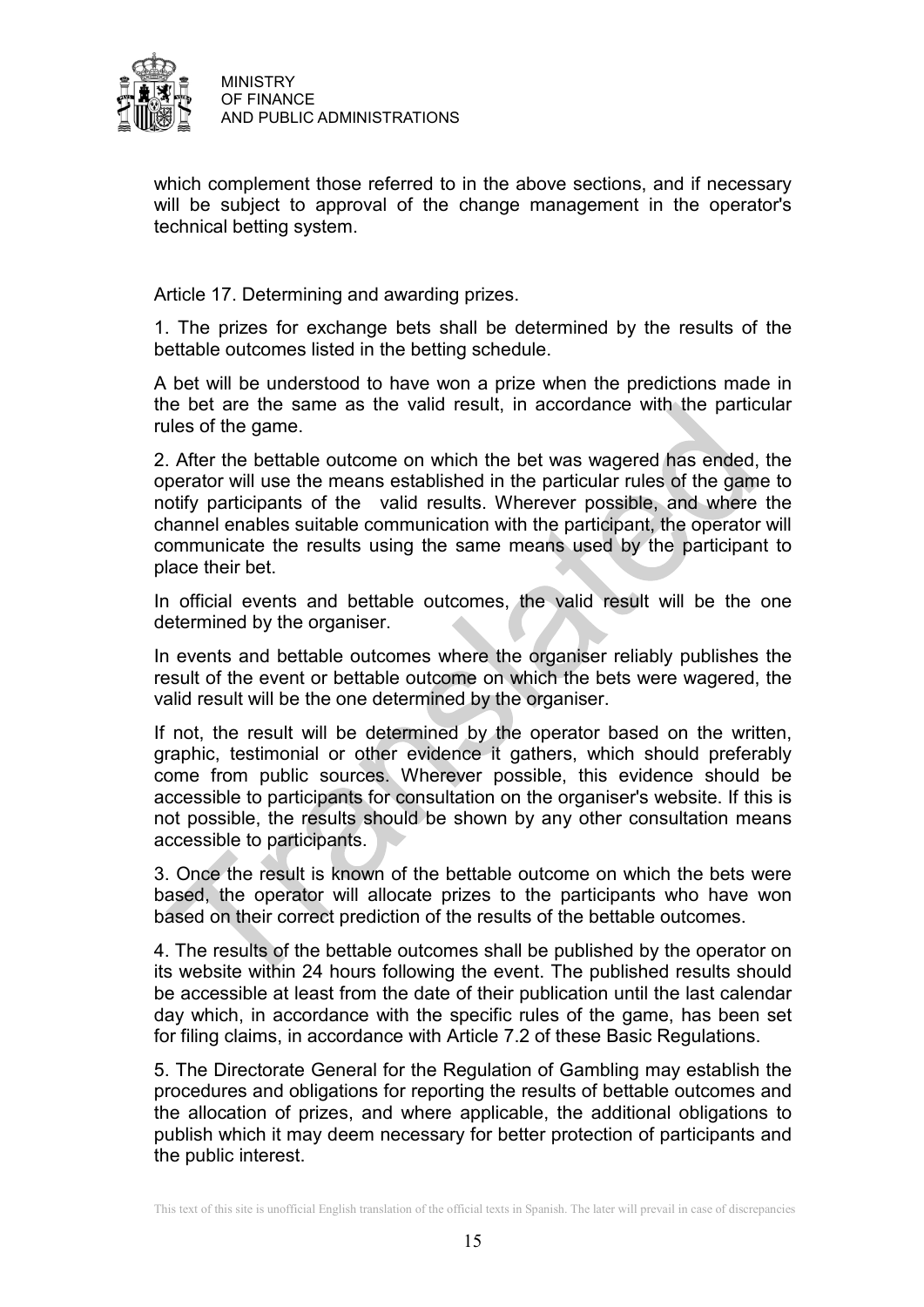

Article 18. Paying prizes.

1. Prize winners are any participants who have placed a bet which, according to the result of the bettable outcome or outcomes on which the bet was based and the particular rules of the game, have won a prize.

2. The operator must pay the prizes won in exchange bets from the moment the result of the bettable outcomes on which the bets were based are known, and they must pay the prizes to the winning participants in accordance with the terms and conditions of the particular rules of each game.

The payment of prizes shall begin following the publication of the results of the bettable outcomes referred to in Article 16.4 of these Basic Regulations.

The operator will fulfil the obligations described in the preceding two paragraphs, in accordance with the procedure defined in its terms and conditions.

3. The authorised operator will pay the prizes as provided for in the particular rules of the game, and if these are not available, by the same payment means used by the participant to participate. Under no circumstances should payment of the prize entail any costs or additional obligations for the prize winning participant.

The right to receive payment of the prize will expire on the date set in the particular rules of the game, which will not be less than three months from the day after the conclusion of the final event in the betting schedule.

Article 19. Suspension, cancellation or postponement of events.

1. Operators will make provisions in the particular rules of the game for occasions on which the events established in the betting schedule are suspended, cancelled or postponed and for the replacement of those included in the schedule, where applicable. They will also list the occasions on which bets may be upheld or cancelled as a result of suspensions, postponements or replacements. In all cases they must guarantee the right to collect any prizes participants might have won through bets on bettable outcomes which were substantiated prior to the suspension or cancellation.

2. Suspended events may offer valid results if the particular rules of the bets allow for this.

3. A postponed event, unless the particular rules of the game state otherwise and establish an event to replace it, means postponing the results of the bets.

4. The full sum corresponding to the amount wagered in bets which, once formalised, are cancelled by the operator in application of their particular rules, should be refunded or made available to participants in the way set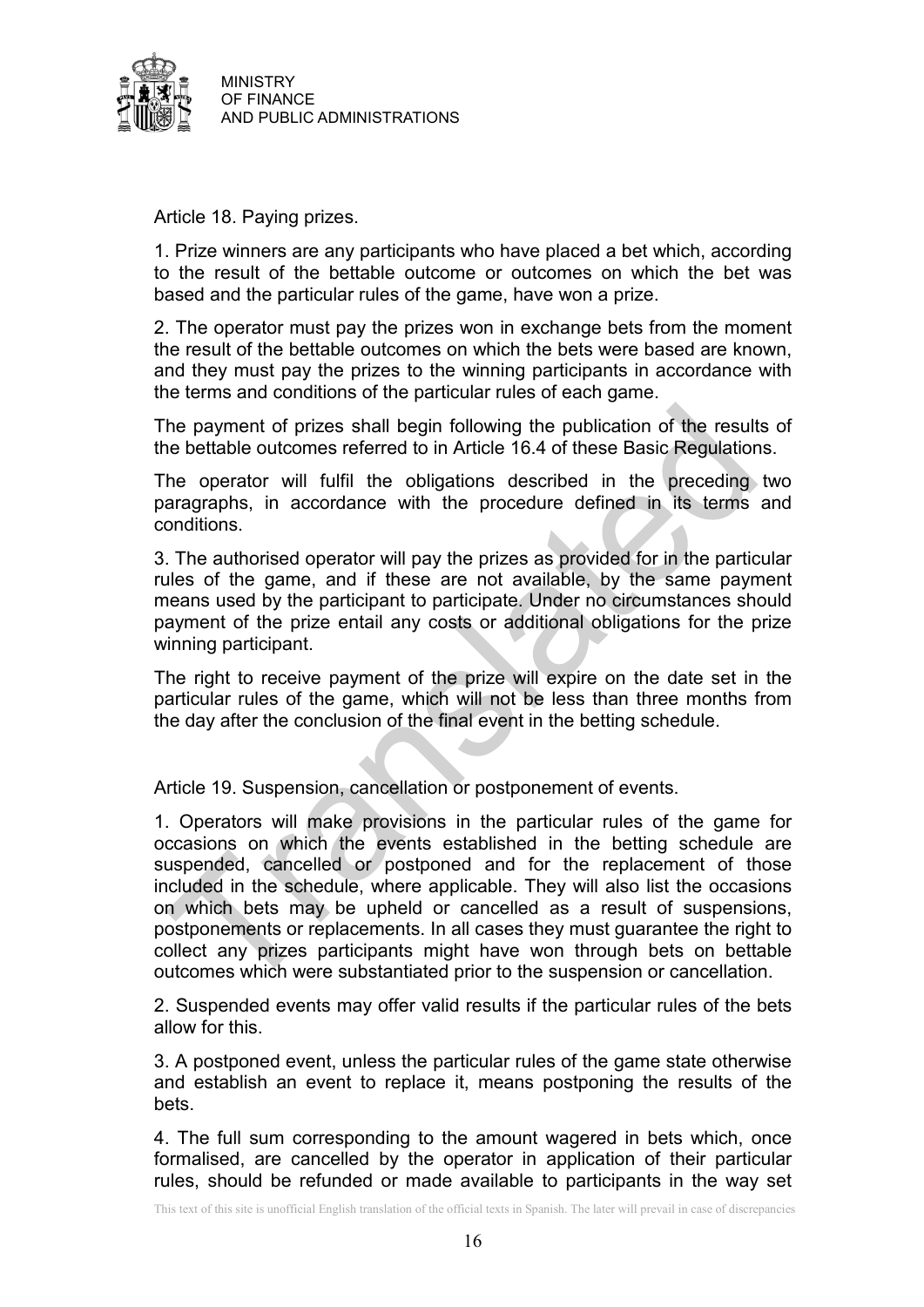

forth in those particular rules, always at no additional cost to the participants and with no additional obligations.

Single temporary provision. Marketing of exchange bets on horse racing.

Gambling operators' schedules of events and bettable outcomes cannot offer exchange bets on horse racing until the tax rate applicable to this type of bet has been determined by law.

First final provision. Authorisation of the Directorate General for the Regulation of Gambling.

The Directorate General for the Regulation of Gambling is authorised to establish the procedure that regulates the awarding of permits for occasional gaming activities, as provided for in this Ministerial Order and in the implementing regulations of Law 13/2011, of 27 May, the Gambling Regulation Act. This procedure will establish the requirements that must be met by operators and the documentation proving they meet these requirements which will have to be presented.

Second final provision. Changes to Order EHA/3079/2011, of 8 November, approving the basic regulations on "Other bets against the house".

Order EHA 3079/2011, of 8 November, which approves the basic regulations on "Other bets against the house", will be modified as follows:

One. The last paragraph of Article 7.1 on the basic regulations for other bets against the house, which appears as Appendix I of the Order, is worded as follows:

> "Assistance for participants must be provided free of charge and at least in Castilian Spanish."

Two. Article 10 of the basic regulations for other bets against the house, which appears as Appendix I of the Order, is worded as follows:

"Article 10. Participation channels and methods.

1. Participation in the gambling governed by these basic regulations, in accordance with Article 1 of Law 13/2011, of 27 May, the Gambling Regulation Act, may be carried out via electronic, online and interactive channels, wherein any potential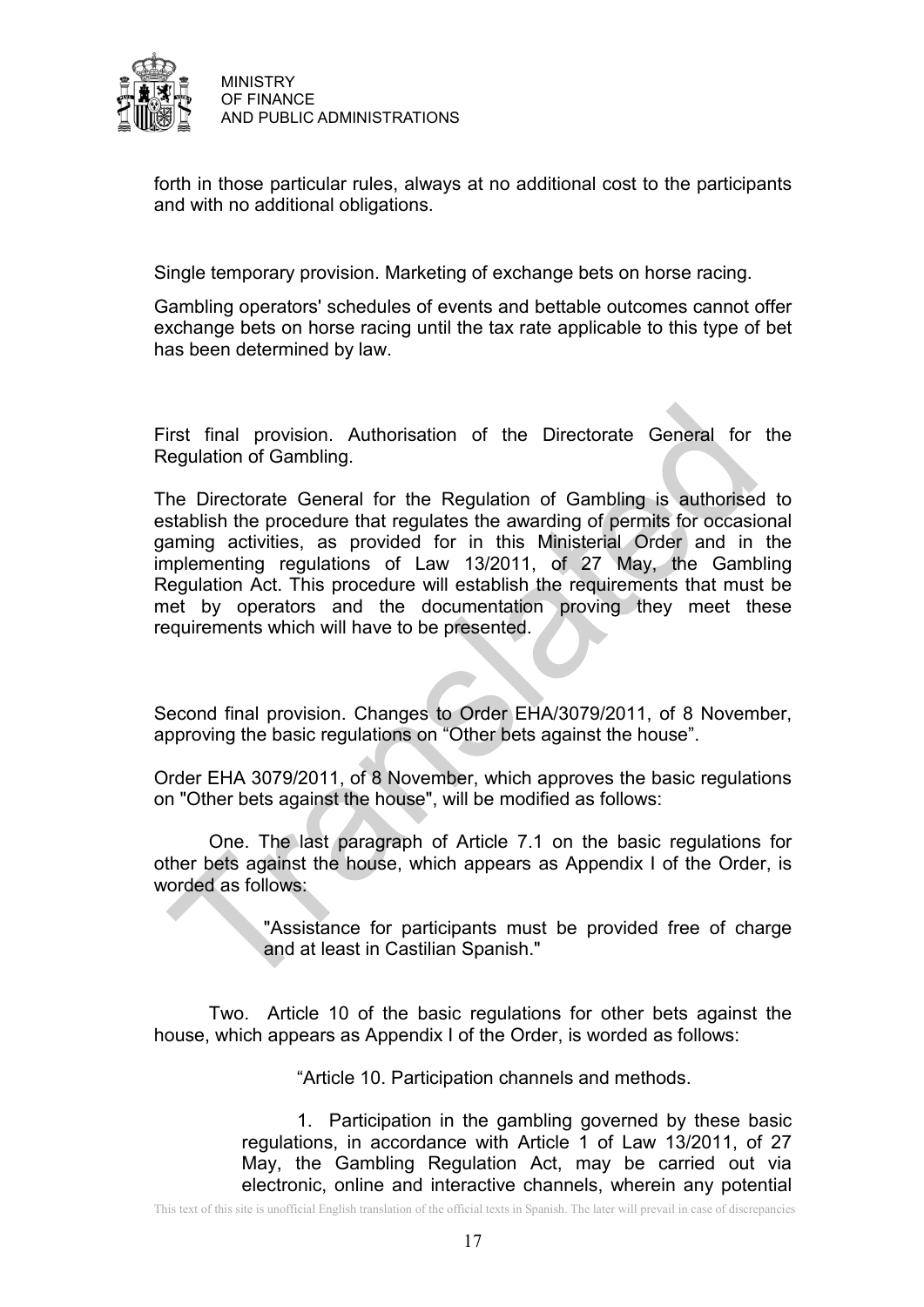

in-person methods are incidental in nature.

Participation may also take place via additional physical terminals, which require authorisation by the competent Autonomous Region of the territory prior to installation, according to the regulations applicable in that region. These physical terminals must first be endorsed by the Directorate General for the Regulation of Gambling.

2. Individuals may participate in these bets using any mechanism, installation, equipment or system that can produce, store or transmit documents, data and information, including any open or restricted communication networks such as television, internet, landlines and mobile telephony or any others, or interactive communication, either in real time or with store-andelay."

Three. A new section has been added to Article 12 of the basic regulations for other bets against the house, which appears as Appendix I of the Order:

> 3. In general, the amount of money a single participant may dedicate to his participation in other live sports bets against the house cannot exceed the amount of the balance in the participant's gambling account at the start of the sports event the bets are based on.

> In cases where, after the start of the event to be bet on, the participant registers as a user with an operator, for the purposes of the previous paragraph, the available balance of the user's account will be understood to be zero.

> If during the course of the event on which bets have been placed, the participant deposits additional funds in their gaming account, this sum may also be used to place new live bets on the same event.

> If an individual participant places live bets against the house on two or more events which are being held simultaneously, the limit on the amount the participant can spend on bets will be the balance of their gambling account at the time of placing the bets, as a result of the terms established in the two previous paragraphs."

Third final provision. Amendment of Order EHA/3080/2011 of 8 November, which approves the basic regulation of sports bets against the house.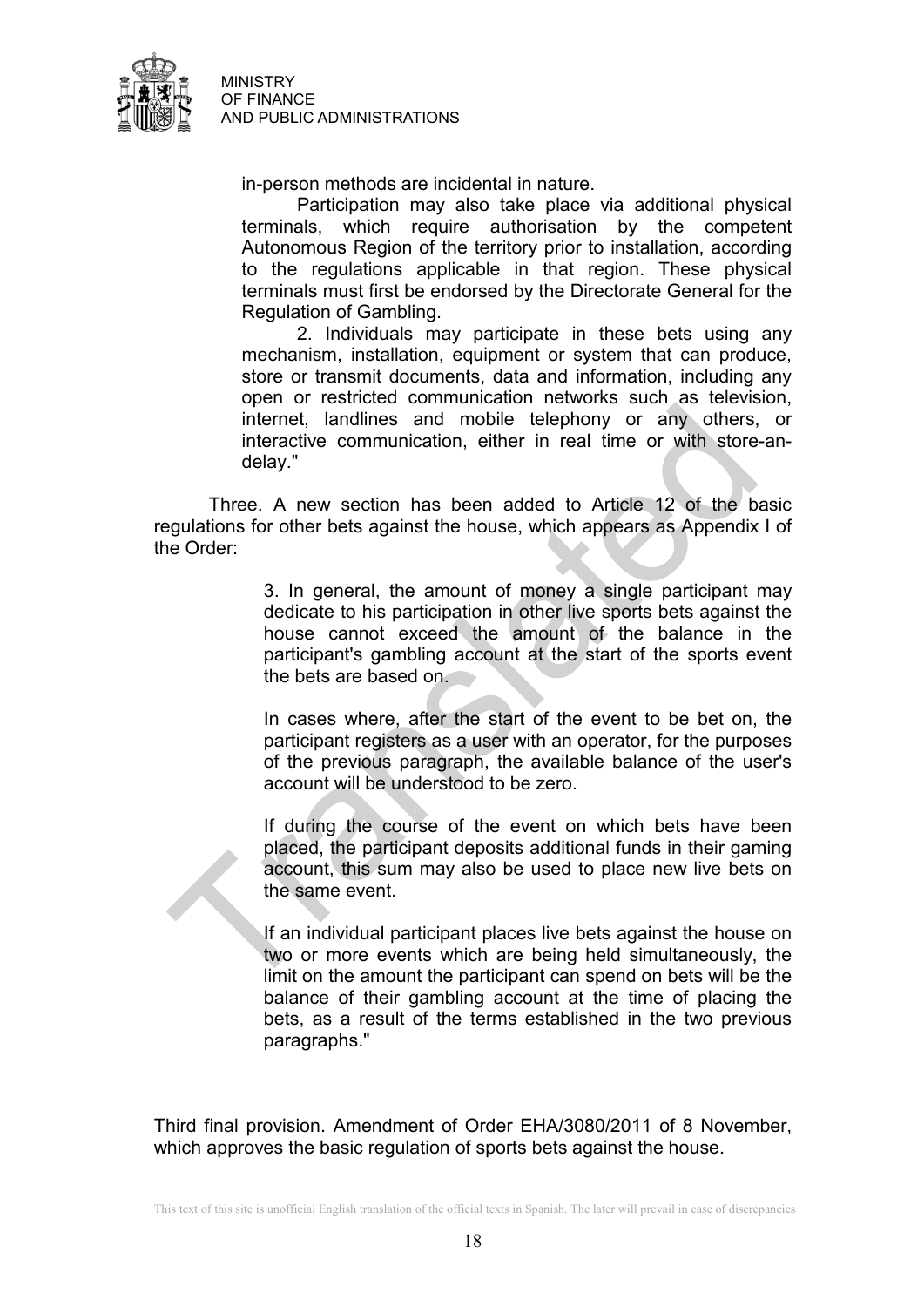

Order EHA/3080/2011, of 8 November, which approves the basic regulations for sports bets against the house, will be modified as follows:

One. The last paragraph of Article 7.1 on the basic regulations for sports bets against, which appears as Appendix I of the Order, is worded as follows:

"Assistance for participants must be provided free of charge and at least in Castilian Spanish."

Two. Article 10 of the basic regulations for sports bets against the house, which appears as Appendix I of the Order, is worded as follows:

"Article 10. Participation channels and methods.

1. Participation in the gambling governed by these basic regulations, in accordance with Article 1 of Law 13/2011, of 27 May, the Gambling Regulation Act, may be carried out via electronic, online and interactive channels, wherein any potential in-person methods are incidental in nature.

Participation may also take place via additional physical terminals, which require authorisation by the competent Autonomous Region of the territory prior to installation, according to the regulations applicable in that region. These physical terminals must first be endorsed by the Directorate General for the Regulation of Gambling.

2. Individuals may participate in these bets using any mechanism, installation, equipment or system that can produce, store or transmit documents, data and information, including any open or restricted communication networks such as television, internet, landlines and mobile telephony or any others, or interactive communication, either in real time or with store-and-forward."

Three. Point 2 of Article 12 of the basic regulations for sports bets against the house, which appears as Appendix I of the Order, is replaced by the following:

> 2. In general, the amount of money a single participant may dedicate to his participation in other live sports bets against the house cannot exceed the amount of the balance in the participant's gambling account at the start of the sports event the bets are based on.

> In cases where, after the start of the event to be bet on, the participant registers as a user with an operator, for the purposes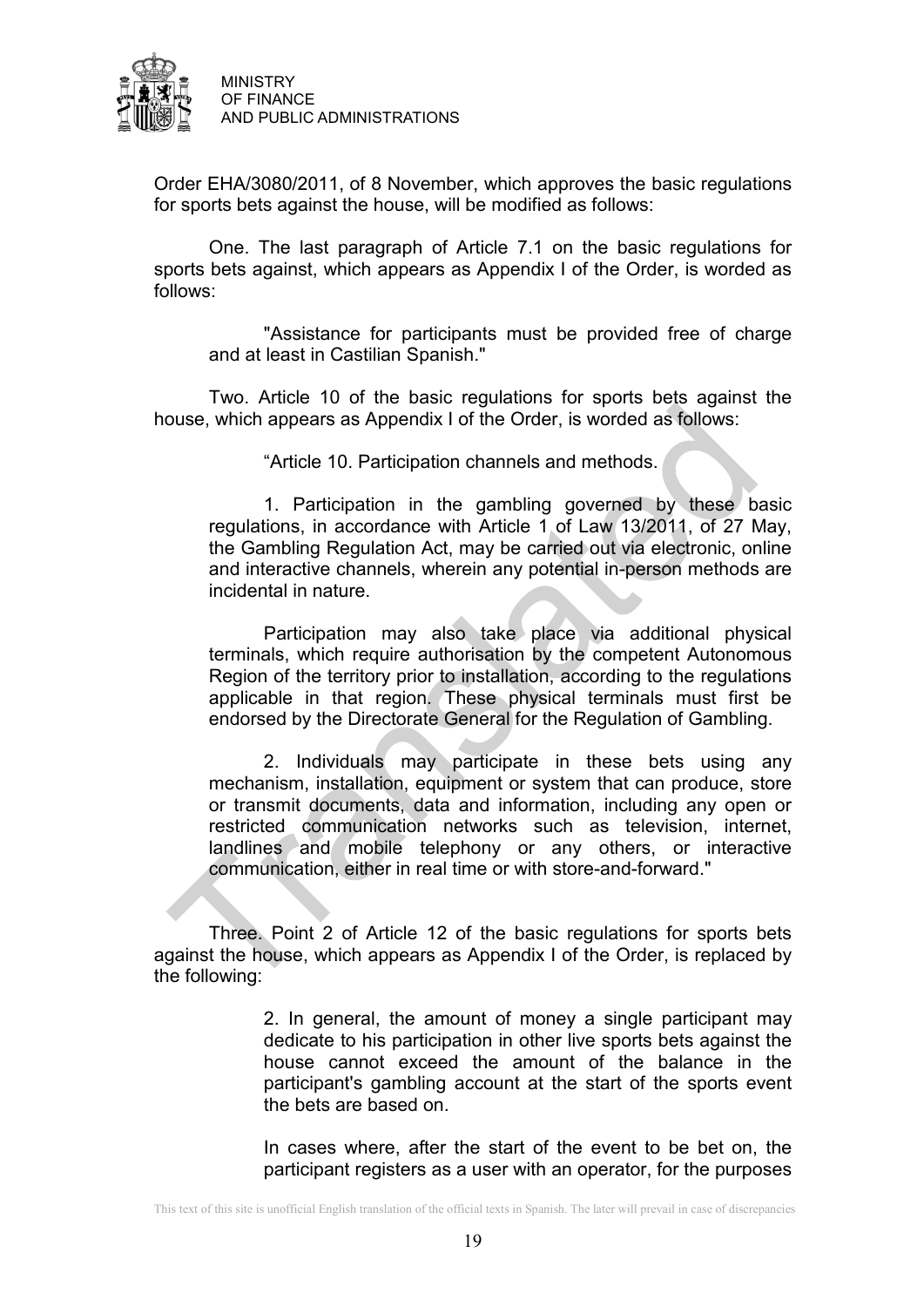

> of the previous paragraph, the available balance of the user's account will be understood to be zero.

> If during the course of the sports event on which bets have been placed, the participant deposits additional funds in their gaming account, this sum may also be used to place new live bets on the same sports event.

> If an individual participant places live sports bets against the house on two or more sports events which are being held simultaneously, the limit on the amount the participant can spend on bets will be the balance of their gaming account at any given moment, as a result of the terms established in the two previous paragraphs.

Four. Deletion of the second section of Appendix III of Order EHA/3080/2011, of 8 November

Fourth final provision. Amendment of Order EHA/3081/2011 of 8 November, which approves the basic regulation of parimutuel sports bets.

Order EHA 3081/2011, of 8 November, which approves the basic regulations on parimutuel sports bets, is modified as follows:

One. The last paragraph of Article 7.1 on the basic regulations for parimutuel sports bets, which appears as Appendix I of the Order, is worded as follows:

"Assistance for participants must be provided free of charge and at least in Castilian Spanish."

Two. Article 10 of the basic regulations for parimutuel sports bets, which appears as Appendix I of the Order, is worded as follows:

"Article 10. Participation channels and methods.

1. Participation in the gambling governed by these basic regulations, in accordance with Article 1 of Law 13/2011, of 27 May, the Gambling Regulation Act, may be carried out via electronic, online and interactive channels, wherein any potential in-person methods are incidental in nature.

Participation may also take place via additional physical terminals, which require authorisation by the competent Autonomous Region of the territory prior to installation, according to the regulations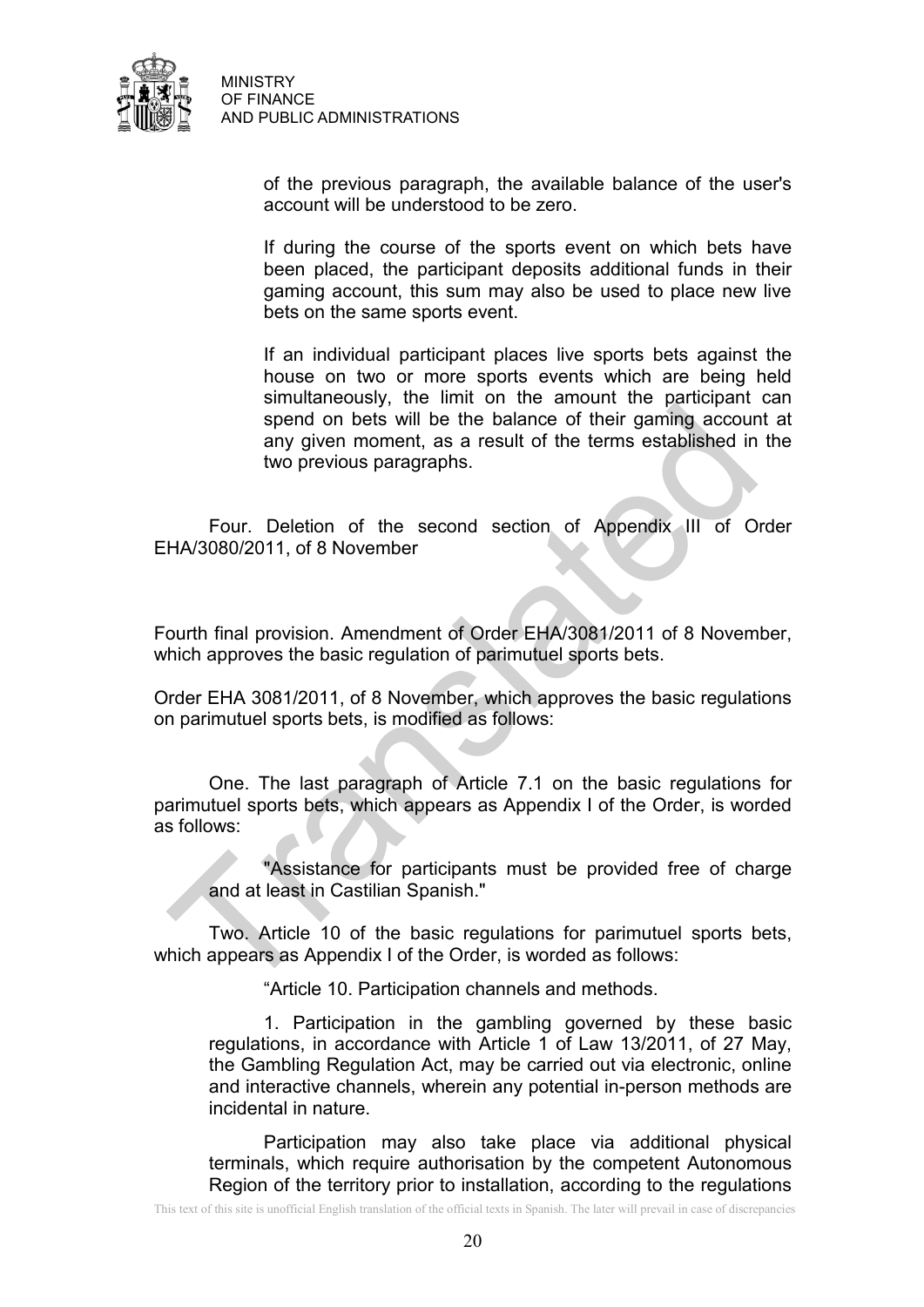

applicable in that region. These physical terminals must first be endorsed by the Directorate General for the Regulation of Gambling.

2. Individuals may participate in these bets using any mechanism, installation, equipment or system that can produce, store or transmit documents, data and information, including any open or restricted communication networks such as television, internet, landlines and mobile telephony or any others, or interactive communication, either in real time or with store-and-forward."

Fifth final provision. Amendment of Order EHA/3082/2011 of 8 November, which approves the basic regulation for horse-racing bets against the house.

Order EHA/3082/2011, of 8 November, which approves the basic regulations for horse-racing bets against the house, will be modified as follows:

One. The last paragraph of Article 7.1 on the basic regulations for of horse-racing bets against the house, which appears as Appendix I of the Order, is worded as follows:

"Assistance for participants must be provided free of charge and at least in Castilian Spanish."

Two. Article 10 of the basic regulations for horse-racing bets against the house, which appears as Appendix I of the Order, is worded as follows:

"Article 10. Participation channels and methods.

1. Participation in the gambling governed by these basic regulations, in accordance with Article 1 of Law 13/2011, of 27 May, the Gambling Regulation Act, may be carried out via electronic, online and interactive channels, wherein any potential in-person methods are incidental in nature.

Participation may also take place via additional physical terminals, which require authorisation by the competent Autonomous Region of the territory prior to installation, according to the regulations applicable in that region. These physical terminals must first be endorsed by the Directorate General for the Regulation of Gambling.

2. Individuals may participate in these bets using any mechanism, installation, equipment or system that can produce, store or transmit documents, data and information, including any open or restricted communication networks such as television, internet, landlines and mobile telephony or any others, or interactive communication, either in real time or with store-an-forward."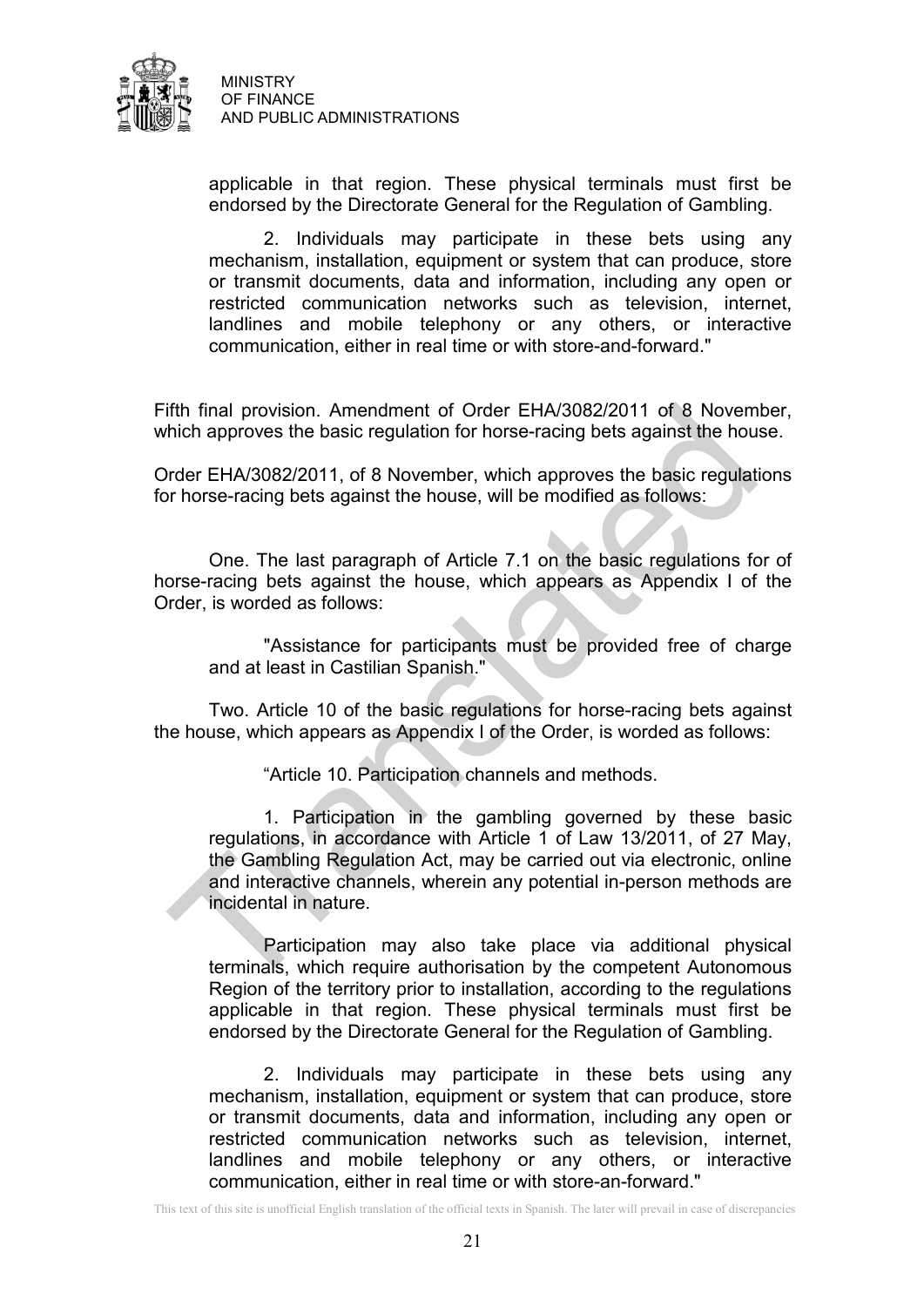

Sixth final provision. Amendment of Order EHA/3083/2011 of 8 November, which approves the basic regulation of parimutuel horse-racing bets.

Order EHA/3083/2011, of 8 November, which approves the basic regulations on parimutuel horse-racing bets, is modified as follows:

One. The last paragraph of Article 7.1 on the basic regulations for parimutuel horse-racing bets, which appears as Appendix I of the Order, is worded as follows:

"Assistance for participants must be provided free of charge and at least in Castilian Spanish."

Two. Article 10 of the basic regulations for parimutuel horse-racing bets, which appears as Appendix I of the Order, is worded as follows:

"Article 10. Participation channels and methods.

1. Participation in the gambling governed by these basic regulations, in accordance with Article 1 of Law 13/2011, of 27 May, the Gambling Regulation Act, may be carried out via electronic, online and interactive channels, wherein any potential in-person methods are incidental in nature.

Participation may also take place via additional physical terminals, which require authorisation by the competent Autonomous Region of the territory prior to installation, according to the regulations applicable in that region. These physical terminals must first be endorsed by the Directorate General for the Regulation of Gambling.

2. Individuals may participate in these bets using any mechanism, installation, equipment or system that can produce, store or transmit documents, data and information, including any open or restricted communication networks such as television, internet, landlines and mobile telephony or any others, or interactive communication, either in real time or with store-and-forward."

Seventh final provision. Amendment of Order EHA 3084/2011, of 8 November, which approves the basic regulations for contests.

Order EHA/3084/2011, of 8 November, which approves the basic regulations for contests, is modified as follows: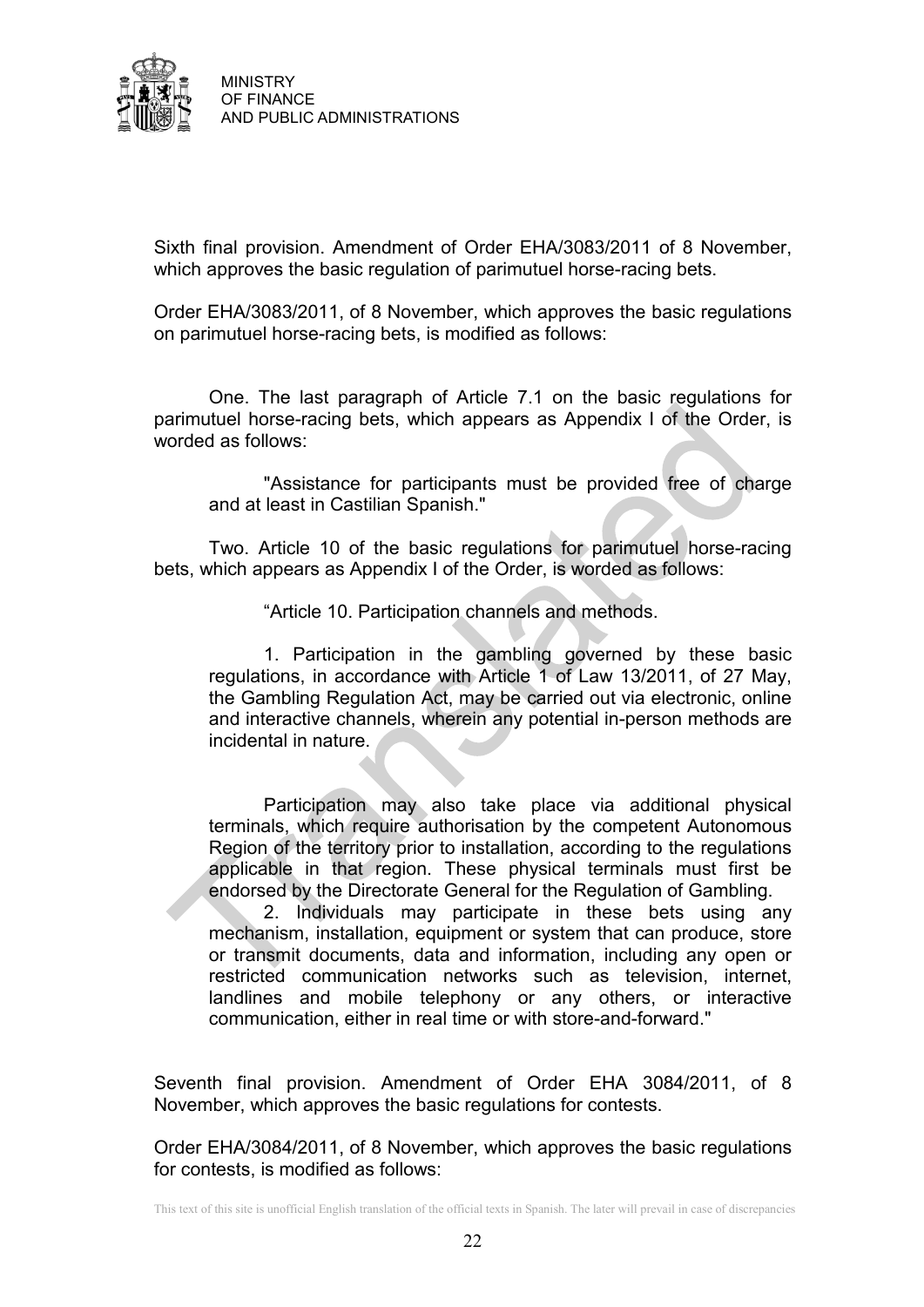

The last paragraph of Article 7.1 on the basic regulations for contests, which appears as Appendix I of the Order, is worded as follows:

"Assistance for participants must be provided free of charge and at least in Castilian Spanish."

Eighth final provision. Amendment of Order EHA/3085/2011, of 8 November, which approves the basic regulation of roulette.

Order EHA/3085/2011, of 8 November, which approves the basic regulations for roulette, is modified as follows:

One. The last paragraph of Article 7.1 on the basic regulations for roulette, which appears as Appendix I of the Order, is worded as follows:

"Assistance for participants must be provided free of charge and at least in Castilian Spanish."

Two. Article 10 of the basic regulations for roulette, which appears as Appendix I of the Order, is worded as follows:

"Article 10. Participation channels and methods.

1. Participation in the gambling governed by these basic regulations, in accordance with Article 1 of Law 13/2011, of 27 May, the Gambling Regulation Act, may be carried out via electronic, online and interactive channels, wherein any potential in-person methods are incidental in nature.

Participation may also take place via additional physical terminals, which require authorisation by the competent Autonomous Region of the territory prior to installation, according to the regulations applicable in that region. These additional physical terminals must previously be endorsed by the Directorate General for the Regulation of Gambling and may only be installed in the physical locations where the regulations of that region permit the game of roulette.

2. Individuals may participate in these bets using any mechanism, installation, equipment or system that can produce, store or transmit documents, data and information, including any open or restricted communication networks such as television, internet, landlines and mobile telephony or any others, or interactive communication, either in real time or with store-and-forward."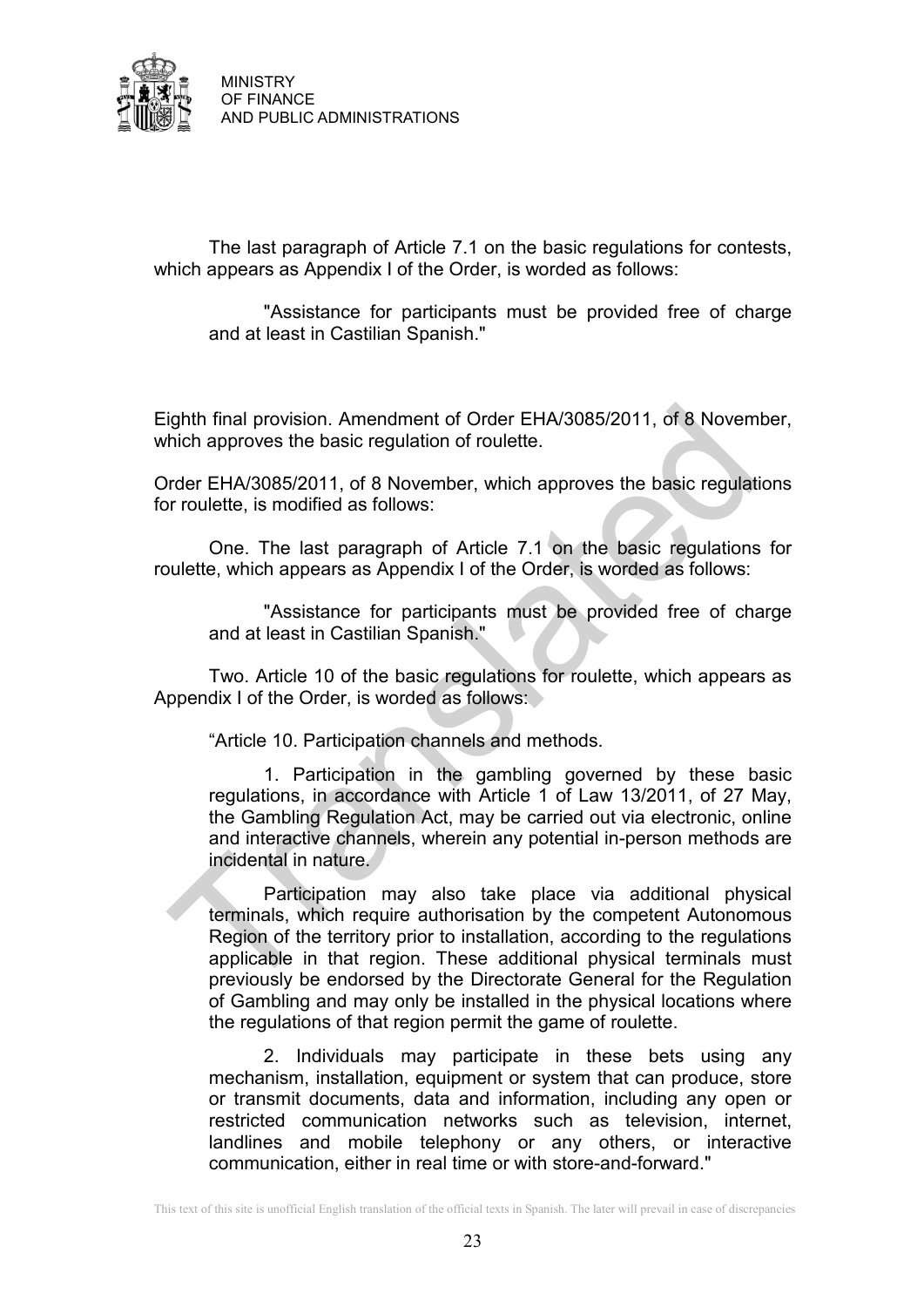

Ninth final provision. Amendment of Order EHA/3086/2011, of 8 November, which approves the basic regulation of baccarat.

Order EHA/3086/2011, of 8 November, which approves the basic regulations for baccarat, is modified as follows:

One. The last paragraph of Article 7.1 on the basic regulations for baccarat, which appears as Appendix I of the Order, is worded as follows:

"Assistance for participants must be provided free of charge and at least in Castilian Spanish."

Two. Article 10 of the basic regulations for baccarat, which appears as Appendix I of the Order, is worded as follows:

"Article 10. Participation channels and methods.

1. Participation in the gambling governed by these basic regulations, in accordance with Article 1 of Law 13/2011, of 27 May, the Gambling Regulation Act, may be carried out via electronic, online and interactive channels, wherein any potential in-person methods are incidental in nature.

Participation may also take place via additional physical terminals, which require authorisation by the competent Autonomous Region of the territory prior to installation, according to the regulations applicable in that region. These additional physical terminals must previously be endorsed by the Directorate General for the Regulation of Gambling and may only be installed in the physical locations where the regulations of that region permit the game of baccarat.

2. Individuals may participate in these bets using any mechanism, installation, equipment or system that can produce, store or transmit documents, data and information, including any open or restricted communication networks such as television, internet, landlines and mobile telephony or any others, or interactive communication, either in real time or with store-and-forward."

Tenth final provision. Amendment of Order EHA/3087/2011, of 8 November, which approves the basic regulations for bingo.

Order EHA/3087/2011, of 8 November, which approves the basic regulations for bingo, is modified as follows:

One. The last paragraph of Article 7.1 on the basic regulations for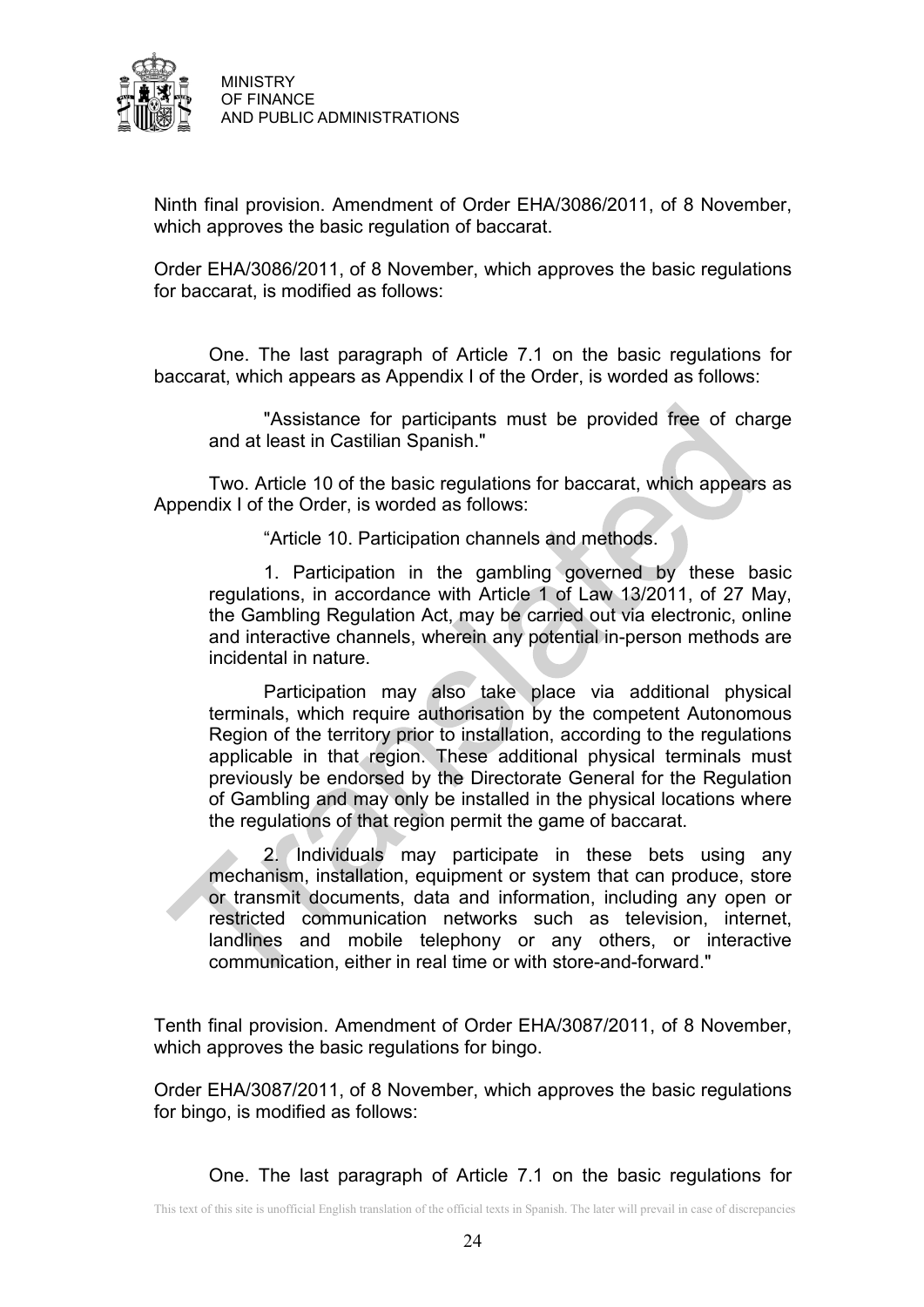

bingo, which appears as Appendix I of the Order, is worded as follows:

"Assistance for participants must be provided free of charge and at least in Castilian Spanish."

Two. Article 10 of the basic regulations for bingo, which appears as Appendix I of the Order, is worded as follows:

"Article 10. Participation channels and methods.

1. Participation in the gambling governed by these basic regulations, in accordance with Article 1 of Law 13/2011, of 27 May, the Gambling Regulation Act, may be carried out via electronic, online and interactive channels, wherein any potential in-person methods are incidental in nature.

Participation may also take place via additional physical terminals, which require authorisation by the competent Autonomous Region of the territory prior to installation, according to the regulations applicable in that region. These additional physical terminals must previously be endorsed by the Directorate General for the Regulation of Gambling and may only be installed in the physical locations where the regulations of that region permit the game of bingo.

2. Individuals may participate in these bets using any mechanism, installation, equipment or system that can produce, store or transmit documents, data and information, including any open or restricted communication networks such as television, internet, landlines and mobile telephony or any others, or interactive communication, either in real time or with store-and-forward."

Eleventh final provision. Amendment of Order EHA/3088/2011, of 8 November, which approves the basic regulations for blackjack.

Order EHA/3088/2011, of 8 November, which approves the basic regulations for blackjack, is modified as follows:

One. The last paragraph of Article 7.1 on the basic regulations for blackjack, which appears as Appendix I of the Order, is worded as follows:

"Assistance for participants must be provided free of charge and at least in Castilian Spanish."

Two. Article 10 of the basic regulations for blackjack, which appears as Appendix I of the Order, is worded as follows: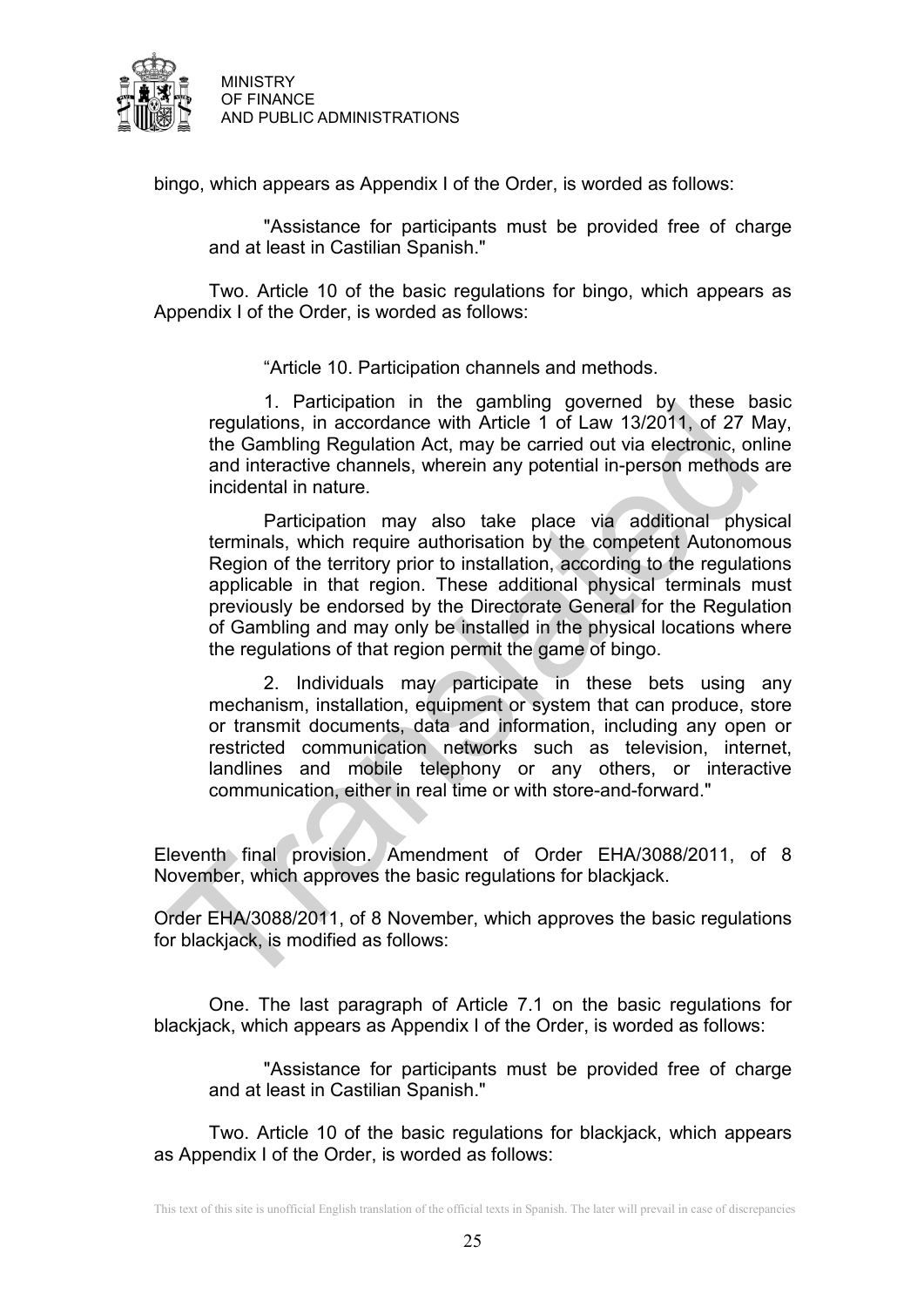

"Article 10. Participation channels and methods.

1. Participation in the gambling governed by these basic regulations, in accordance with Article 1 of Law 13/2011, of 27 May, the Gambling Regulation Act, may be carried out via electronic, online and interactive channels, wherein any potential in-person methods are incidental in nature.

Participation may also take place via additional physical terminals, which require authorisation by the competent Autonomous Region of the territory prior to installation, according to the regulations applicable in that region. These additional physical terminals must previously be endorsed by the Directorate General for the Regulation of Gambling and may only be installed in the physical locations where the regulations of that region permit the game of blackjack.

2. Individuals may participate in these bets using any mechanism, installation, equipment or system that can produce, store or transmit documents, data and information, including any open or restricted communication networks such as television, internet, landlines and mobile telephony or any others, or interactive communication, either in real time or with store -and-forward."

Twelfth final provision. Amendment of Order EHA/3089/2011, of 8 November, which approves the basic regulations for poker.

Order EHA/3089/2011, of 8 November, which approves the basic regulations for poker, is modified as follows:

 One. The last paragraph of Article 7.1 on the basic regulations for poker, which appears as Appendix I of the Order, is worded as follows:

"Assistance for participants must be provided free of charge and at least in Castilian Spanish."

Two. Article 10 of the basic regulations for poker, which appears as Appendix I of the Order, is worded as follows:

"Article 10. Participation channels and methods.

1. Participation in the gambling governed by these basic regulations, in accordance with Article 1 of Law 13/2011, of 27 May, the Gambling Regulation Act, may be carried out via electronic, online and interactive channels, wherein any potential in-person methods are incidental in nature.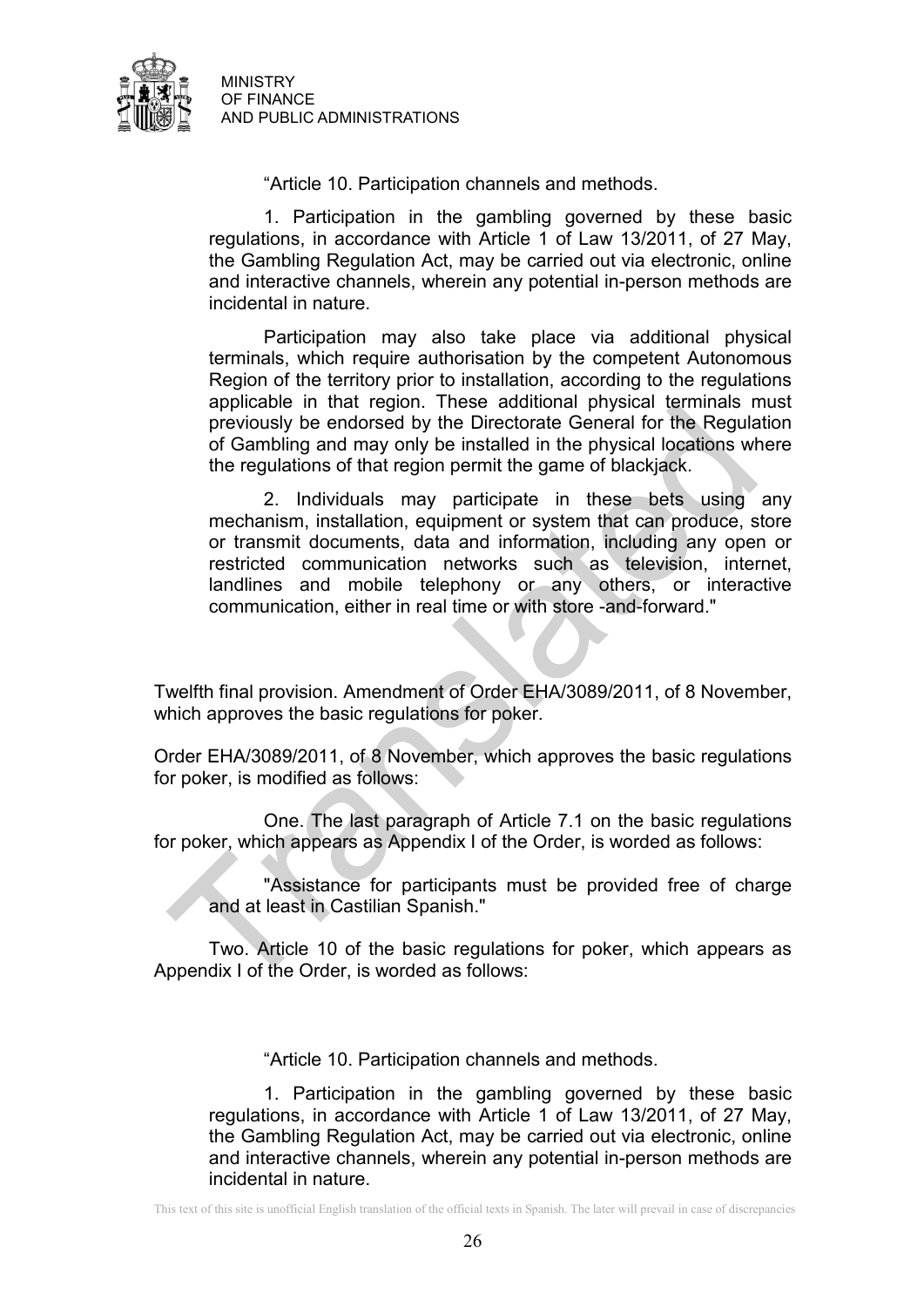

Participation may also take place via additional physical terminals, which require authorisation by the competent Autonomous Region of the territory prior to installation, according to the regulations applicable in that region. These additional physical terminals must previously be endorsed by the Directorate General for the Regulation of Gambling and may only be installed in the physical locations where the regulations of that region permit the game of poker.

2. Individuals may participate in these bets using any mechanism, installation, equipment or system that can produce, store or transmit documents, data and information, including any open or restricted communication networks such as television, internet, landlines and mobile telephony or any others, or interactive communication, either in real time or with store-and-forward."

Thirteenth final provision. Amendment of Order EHA/3090/2011, of 8 November, which approves the basic regulations for gaming known as "Complementary Gaming".

Order EHA/3090/2011, of 8 November, which approves the basic regulations for games known as "Complementary Gaming", is modified as follows:

One. The last paragraph of Article 7.1 on the basic regulations for "Complementary Gaming", which appears as Appendix I of the Order, is worded as follows:

"Assistance for participants must be provided free of charge and at least in Castilian Spanish."

Two. Article 10 of the basic regulations for "Complementary Gaming", which appears as Appendix I of the Order, is worded as follows:

"Article 10. Participation channels and methods.

1. Participation in the gambling governed by these basic regulations, in accordance with Article 1 of Law 13/2011, of 27 May, the Gambling Regulation Act, may be carried out via electronic, online and interactive channels, wherein any potential in-person methods are incidental in nature.

Participation may also take place via additional physical terminals, which require authorisation by the competent Autonomous Region of the territory prior to installation, according to the regulations applicable in that region. These additional physical terminals must previously be endorsed by the Directorate General for the Regulation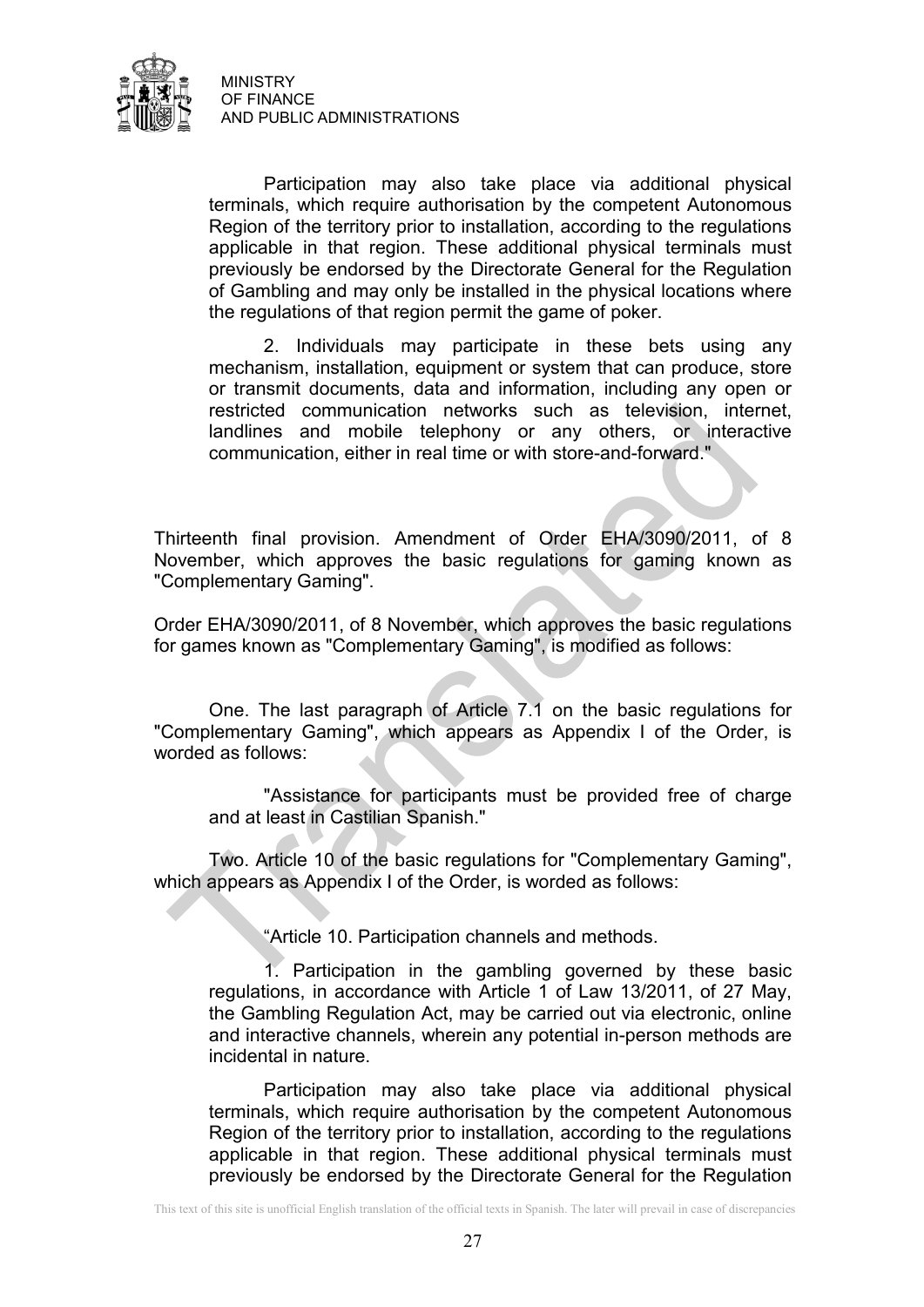

of Gambling and may only be installed in the physical locations where the regulations of that region permit at least one of the following games: Blackjack, Roulette, Baccarat or Poker.

2. Individuals may participate in these bets using any mechanism, installation, equipment or system that can produce, store or transmit documents, data and information, including any open or restricted communication networks such as television, internet, landlines and mobile telephony or any others, or interactive communication, either in real time or with store-and-forward."

Fourteenth final provision. Entry into force.

This Order will come into force on the day of publication of the Ministerial Order which approves the bases and specifications governing the new call for applicants for general licences for the provision and operation of gambling activities, in accordance with Article 10 of Law 13/2011 of 27 May.

Madrid, 25 July 2014. The Minister for Finance and Public Administrations, Cristóbal Montero Romero.

## APPENDIX

Limits on the guarantees associated with each individual licence for operating each type of exchange bet.

One.

The Directorate General for the Regulation of Gambling, by a resolution amending Appendix II of the Resolution of 16 November 2011 by the Directorate General for the Regulation of Gambling, approving the provision implemented in Title II, Chapter III of Royal Decree 1614/2011 of 14 November and the determination of the amounts of the operator's guarantee to be linked to the individual licences corresponding to the different types of bets, will determine the amount of the guarantee linked to each individual